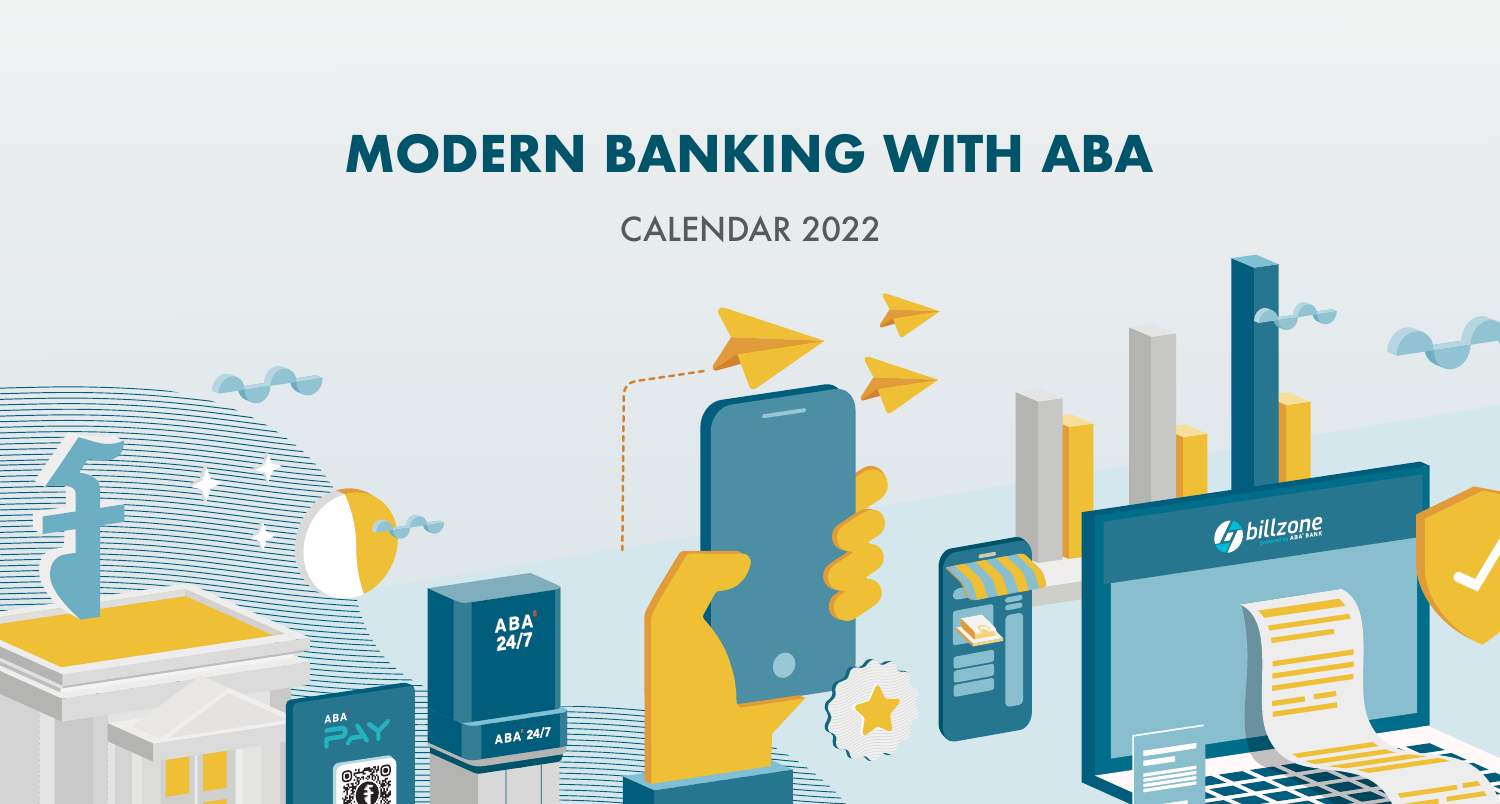# **ABOUT US**

Advanced Bank of Asia Limited (ABA Bank) is the leading Cambodian commercial bank established in 1996. It has the backing of National Bank of Canada, the sixth-largest commercial bank in Canada and the leading bank in the Quebec province.

ABA has been continuously recognized by international financial publications including The Banker, Global Finance, and Euromoney as the Best Bank in Cambodia. Among other achievements, the awards highly praise ABA's constant dedication towards bringing convenient digital financial solutions to the country.

As the global digital landscape continues to evolve across sectors, it brings to the fore the increased demand for easy-to-use but secure banking innovations.

Over the years, ABA has been redefining what banking is and what it can do to make life and work easier for everyone. We have pioneered digital banking solutions in Cambodia through our hallmark products and business services for individuals, SMEs, and multinational corporations.

The 2022 calendar, Modern Banking with ABA, aims to showcase ABA's advanced banking products and services, and its significant role in Cambodia's fast-evolving economy.

Thank you for making us your trusted financial partner!

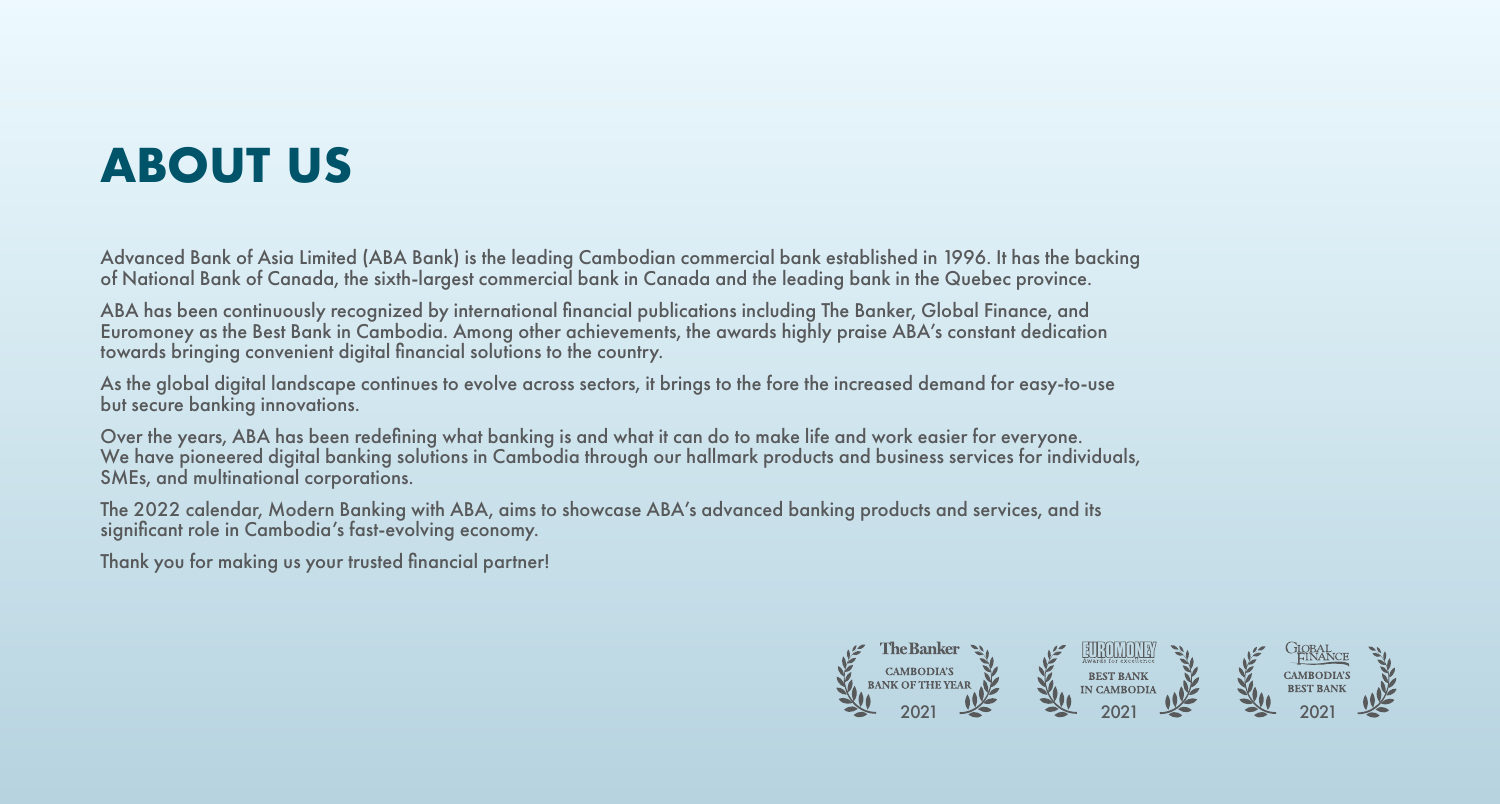

## **IT TAKES AN AVERAGE OF 2 MINUTES TO OPEN THE FIRST ABA ACCOUNT**

Any Cambodian with a valid National ID card can now open and start using their first ABA account within minutes on just their smartphone. With no paperwork and travel to a bank branch coupled with easy application process, ABA Instant Account is a no-brainer for those who wish to enjoy the convenience of modern digital banking.

## មករ / JAN

|                                                                                     |  | ស អា ច អ ព ព្រ សុ ស អា ច អ ព ព្រ សុ ស អា ច អ ព ព្រ សុ ស អា ច អ ព ព្រ សុ ស អា ច               |  |  |  |  |  |  |  |  |  |  |  |  |  |
|-------------------------------------------------------------------------------------|--|----------------------------------------------------------------------------------------------|--|--|--|--|--|--|--|--|--|--|--|--|--|
| 1 2 3 4 5 6 7 8 9 10 11 12 13 14 15 16 17 18 19 20 21 22 23 24 25 26 27 28 29 30 31 |  |                                                                                              |  |  |  |  |  |  |  |  |  |  |  |  |  |
|                                                                                     |  | Sa Su Mo Tu We Th Fr Sa Su Mo Tu We Th Fr Sa Su Mo Tu We Th Fr Sa Su Mo Tu We Th Fr Sa Su Mo |  |  |  |  |  |  |  |  |  |  |  |  |  |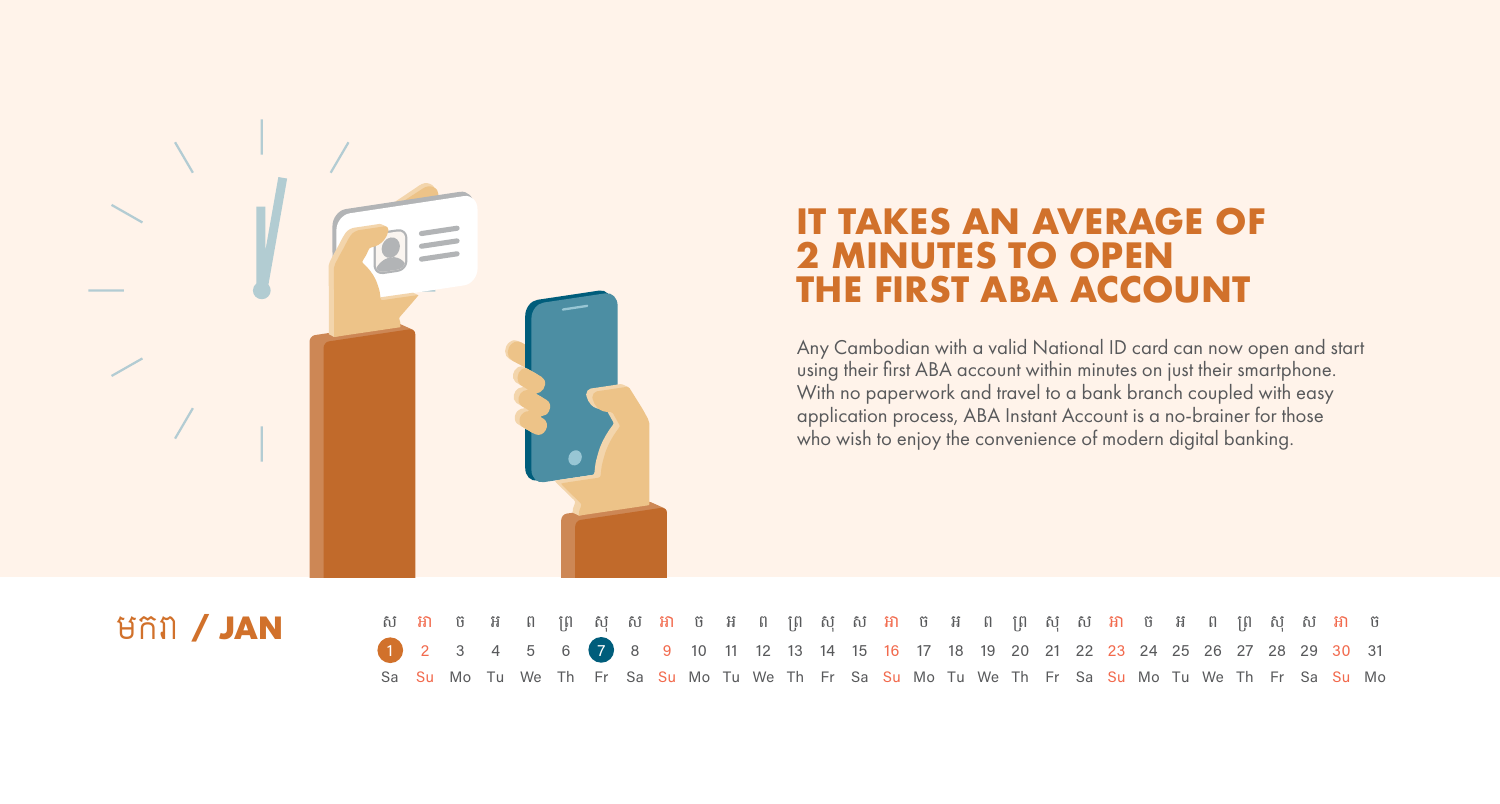## មករា / **JANUARY 2022**

| ថ្ងៃចន្ទ<br>Monday                              | ថ្ងៃអង្គារ<br>Tuesday                   | ថ្ងៃពុធ<br>Wednesday | ថ្ងៃព្រហស្បតិ៍<br>Thursday | ថ្ងៃសុក្រ<br>Friday | ថ្ងៃសៅរ៍<br>Saturday | ថ្ងៃអាទិត្យ<br>Sunday          |
|-------------------------------------------------|-----------------------------------------|----------------------|----------------------------|---------------------|----------------------|--------------------------------|
|                                                 |                                         |                      |                            |                     |                      | $\overline{2}$<br>$\bigotimes$ |
| 3                                               | $\overline{\mathbf{4}}$                 | 5                    | 6                          | $\overline{7}$      | 8                    | 9                              |
| $10$<br>$\textcircled{\ensuremath{\mathbb{R}}}$ | 11                                      | 12                   | 13                         | 14                  | 15                   | 16                             |
| 17<br>$\bigoplus$                               | 18                                      | 19                   | 20                         | 21                  | 22                   | 23                             |
| 24<br>31                                        | 25<br>$\bigoplus\limits_{i=1}^{\infty}$ | 26                   | 27                         | 28                  | 29                   | 30                             |

 $\frac{1}{3}$ ពិចូលឆ្នាំសកល / International New Year's Day

**The Second** 

ទិវ ជ័យជម្ះ�ល�របប�បល័យពូជស សន៍/ Victory Over Genocide Day



#### ធ្ូ/ December 2021

|  | ប៊ អ ព ព្រ សុ ស អា<br>Mon Tue Wed Thu Fri Sat Sun |                                     |  |
|--|---------------------------------------------------|-------------------------------------|--|
|  |                                                   | $1 \quad 2 \quad 3 \quad 4 \quad 5$ |  |
|  | 6 7 8 9 10 11 12                                  |                                     |  |
|  | 13 14 15 16 17 18 19                              |                                     |  |
|  | 20 21 22 23 24 25 26                              |                                     |  |
|  | 27 28 29 30 31                                    |                                     |  |

#### កុម្ៈ / February 2022

|  | ប អ ព ព្រ សុ ស អា                |  |  |
|--|----------------------------------|--|--|
|  | Mon Tue Wed Thu Fri Sat Sun      |  |  |
|  | $1 \t2 \t3 \t4 \t5 \t6$          |  |  |
|  | 7 8 9 10 11 12 13                |  |  |
|  | 14   15   16   17   18   19   20 |  |  |
|  | 21  22  23  24  25  26  27       |  |  |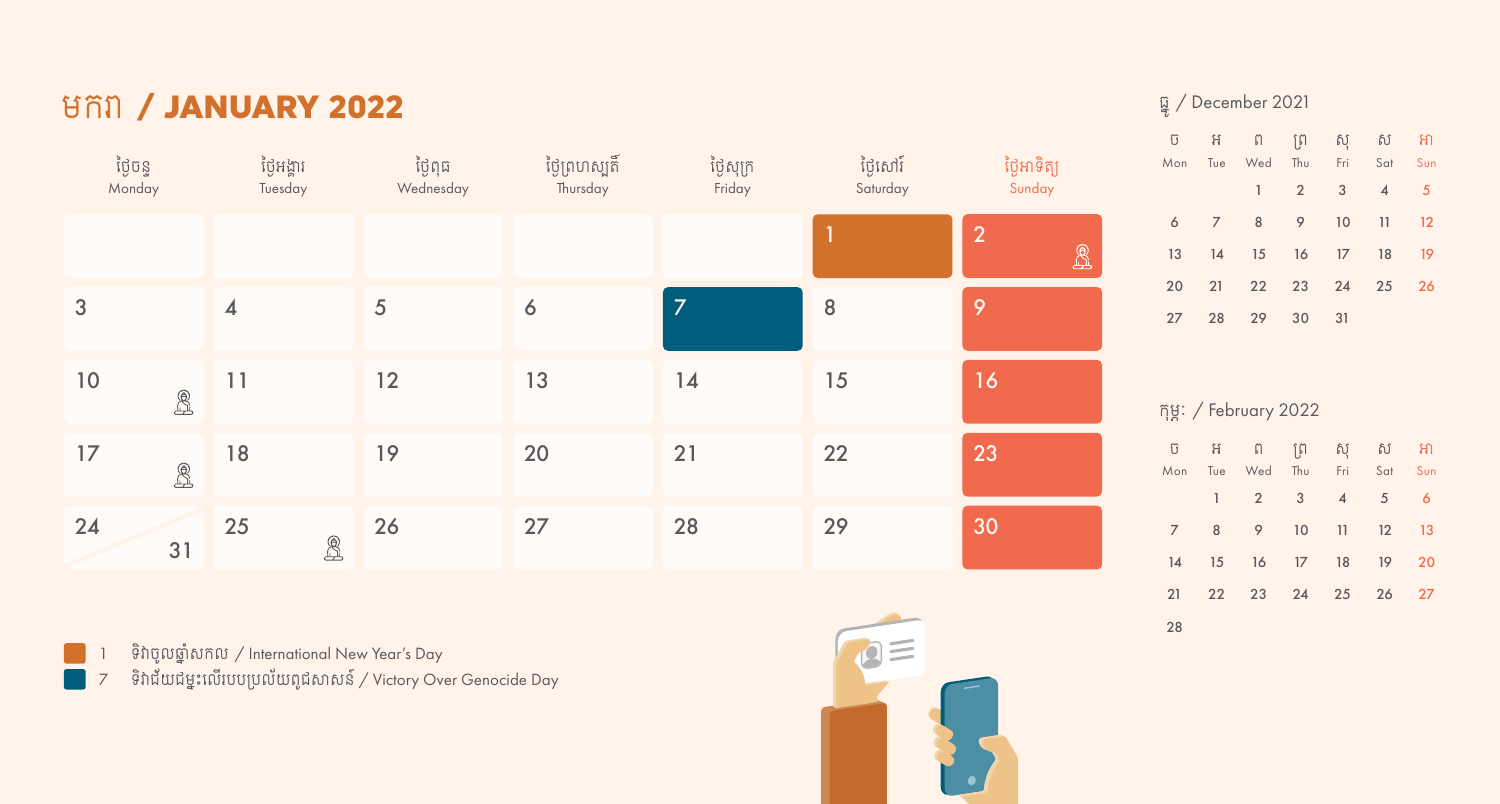

## **MORE THAN 200,000 SPECIAL 016168168 ACCOUNT NUMBERS WERE CHOSEN BY ABA CUSTOMERS SINCE ITS LAUNCH**

ABA customers can take the opportunity to create in ABA Mobile their own personalized bank account number to reflect their phone number, life event date, or to be easy to remember.

Do you have an ABA Special Account Number yet?



|                                                                            | ុ អ ព ព្រ សុ ស អា ច អ ព ព្រ សុ ស អា ច អ ព ព្រ សុ ស អា ច អ ព ព្រ សុ ស អា ច               |  |  |  |  |  |  |  |  |  |  |  |  |  |
|----------------------------------------------------------------------------|-----------------------------------------------------------------------------------------|--|--|--|--|--|--|--|--|--|--|--|--|--|
| 1 2 3 4 5 6 7 8 9 10 11 12 13 14 15 16 17 18 19 20 21 22 23 24 25 26 27 28 |                                                                                         |  |  |  |  |  |  |  |  |  |  |  |  |  |
|                                                                            | Tu We The Fr Sa Su Mo Tu We The Fr Sa Su Mo Tu We The Fr Sa Su Mo Tu We The Fr Sa Su Mo |  |  |  |  |  |  |  |  |  |  |  |  |  |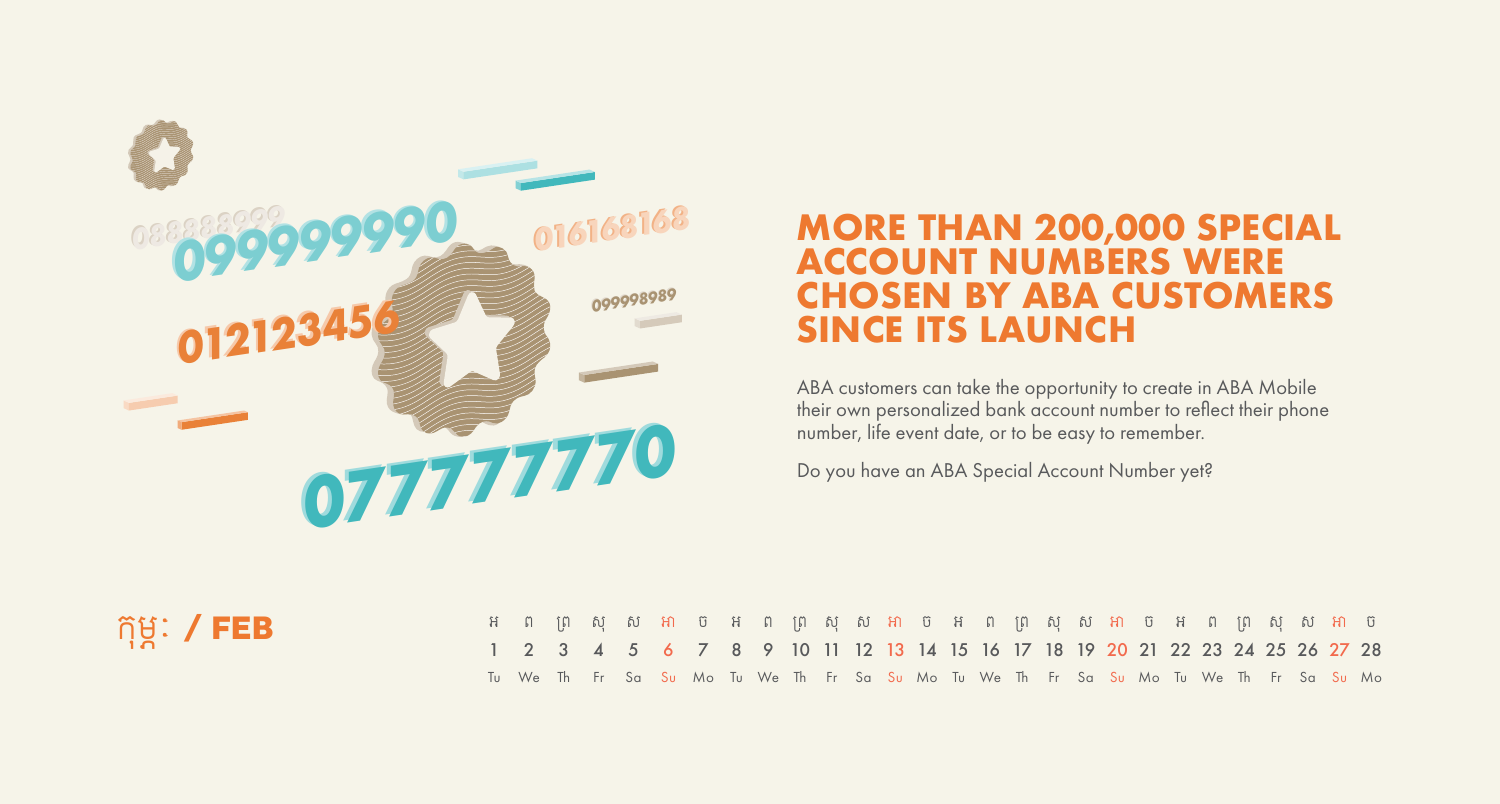## កុម្ៈ / FEBRUARY 2022

| ថ្ងៃចន្ទ<br>Monday | ថ្ងៃអង្គារ<br>Tuesday | ថ្ងៃពុធ<br>Wednesday               | ថ្ងៃព្រហស្បតិ៍<br>Thursday | ថ្ងៃសុក្រ<br>Friday      | ថ្ងៃសៅរ៍<br>Saturday | ថ្ងៃអាទិត្យ<br>Sunday |
|--------------------|-----------------------|------------------------------------|----------------------------|--------------------------|----------------------|-----------------------|
|                    | $\mathbb{R}$          | $\overline{2}$                     | $\mathfrak{3}$             | $\overline{\mathcal{A}}$ | 5                    | $\ddot{\mathbf{6}}$   |
| $\overline{7}$     | 8                     | $\mathsf{\varphi}$<br>$\bigotimes$ | $10$                       | 11                       | 12                   | 13                    |
| 14                 | 15                    | 16<br>L                            | 17                         | 18                       | 19                   | 20                    |
| 21                 | 22                    | 23                                 | 24<br>$\mathbb{R}$         | 25                       | 26                   | 27                    |
| 28                 |                       |                                    |                            |                          |                      |                       |



| ΰ              |                          | អ ព ព្រ សុ ស អា         |                         |                |    |                |
|----------------|--------------------------|-------------------------|-------------------------|----------------|----|----------------|
|                |                          | Mon Tue Wed Thu Fri Sat |                         |                |    | Sun            |
|                |                          |                         |                         |                | 1  | $\overline{2}$ |
| 3              | $\overline{4}$           | $5^{\circ}$             | 6                       | $\overline{7}$ | 8  | 9              |
| 10             | 11                       | 12                      | 13                      | 14             | 15 | 16             |
| 17             |                          | 18 19 20                |                         | 21 22          |    | 23             |
| 24             |                          | 25    26    27    28    |                         |                | 29 | 30             |
| 31             |                          |                         |                         |                |    |                |
|                |                          |                         |                         |                |    |                |
|                |                          | មីនា / March 2022       |                         |                |    |                |
| $\widehat{U}$  |                          | អ ព ព្រ សុ ស អា         |                         |                |    |                |
| Mon            |                          |                         |                         |                |    |                |
|                |                          | Tue Wed Thu             |                         | Fri Sat        |    | Sun            |
|                | $\overline{\phantom{a}}$ | $\overline{2}$          | $\overline{\mathbf{3}}$ | $\overline{4}$ | 5  | $\ddot{\circ}$ |
| $\overline{7}$ | 8                        | $\overline{9}$          | 10                      | 11             | 12 | 13             |
| 14             |                          | 15 16 17                |                         | 18 19          |    | 20             |
| 21             |                          | 22 23 24                |                         | 25             | 26 | 27             |

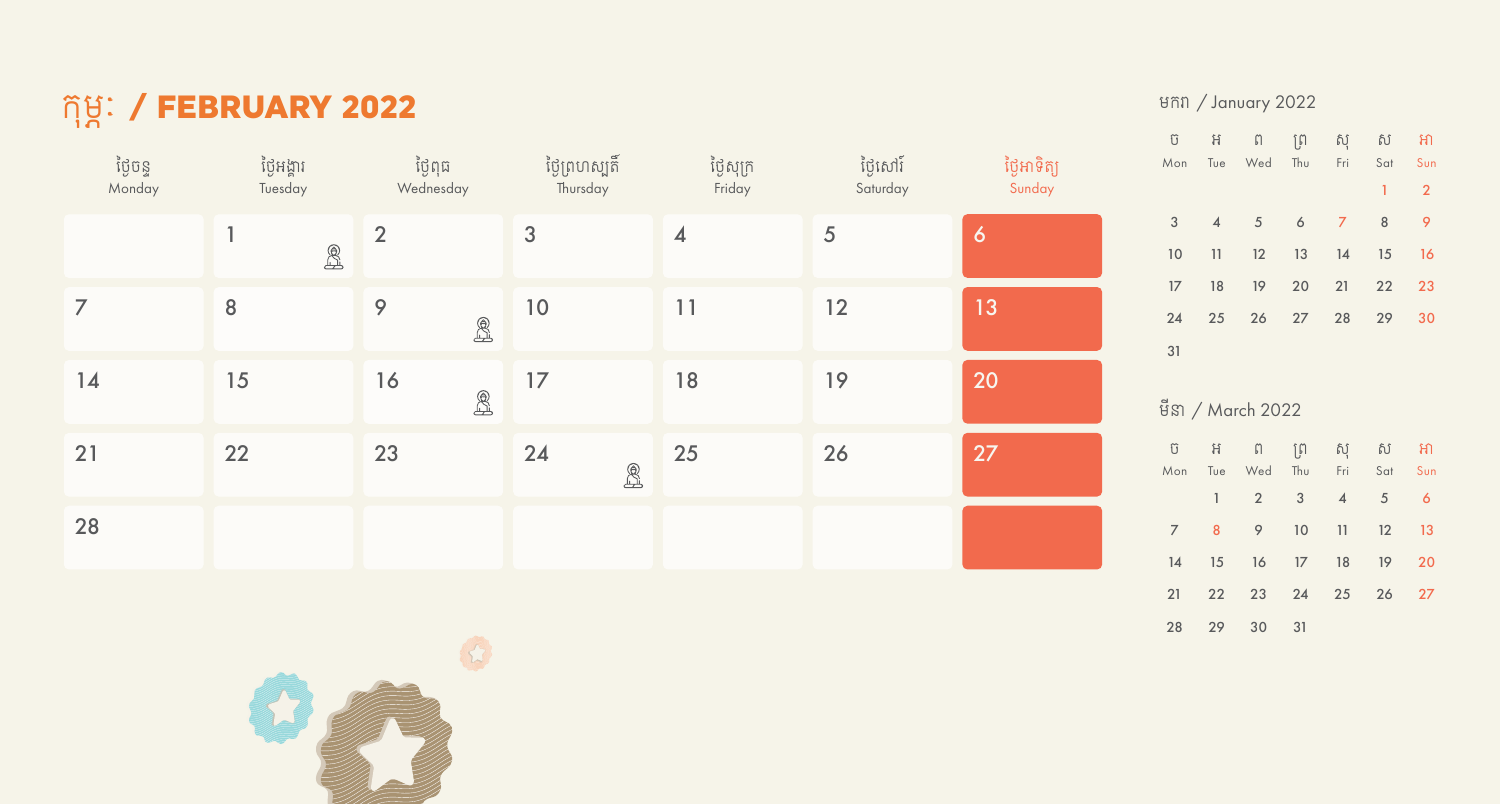

### **SINCE ITS LAUNCH IN 2020, OVER 2.1 MILLION CUSTOMERS HAVE VISITED ABA 24/7 INSTEAD OF BANK BRANCHES**

Do you need a more flexible access to your finances, even outside of the bank's operation hours? Visit ABA 24/7 self-banking spot and perform around-the-clock cash deposit or withdrawal, check deposit, and debit card issuance without ever stepping a foot in the bank branch!

## មីនា **/ MAR**

| ុអព្រុ សុសអា ច អព្រុ សុសអា ច អ ព ព្រ សុ ស អា ច អ ព ព្រ សុ ស អា ច អ ព ព្រ                              |  |  |  |  |  |  |  |  |  |  |  |  |  |  |  |
|-------------------------------------------------------------------------------------------------------|--|--|--|--|--|--|--|--|--|--|--|--|--|--|--|
| 1 2 3 4 5 6 7 8 9 10 11 12 13 14 15 16 17 18 19 20 21 22 23 24 25 26 27 28 29 30 31                   |  |  |  |  |  |  |  |  |  |  |  |  |  |  |  |
| Tu We The Fre Sa Su Mo Tu We The Fre Sa Su Mo Tu We The Fre Sa Su Mo Tu We The Fre Sa Su Mo Tu We The |  |  |  |  |  |  |  |  |  |  |  |  |  |  |  |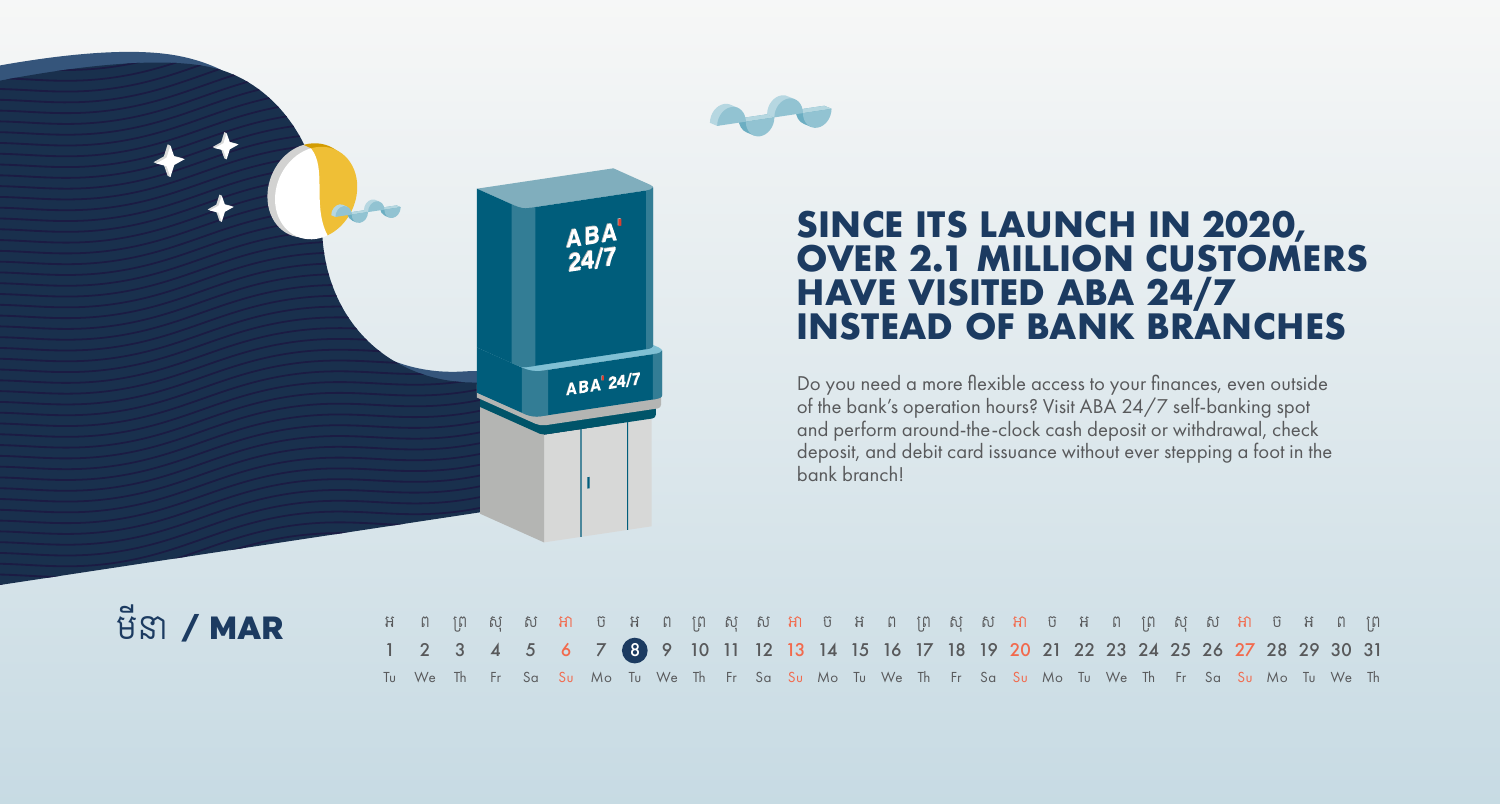# មីន / MARCH 2022

| ថ្ងៃចន្ទ<br>Monday | ថ្ងៃអង្គារ<br>Tuesday | ថ្ងៃពុធ<br>Wednesday                                      | ថ្ងៃព្រហស្បតិ៍<br>Thursday                    | ថ្ងៃសុក្រ<br>Friday                           | ថ្ងៃសៅរ៍<br>Saturday | ថ្ងៃអាទិត្យ<br>Sunday |
|--------------------|-----------------------|-----------------------------------------------------------|-----------------------------------------------|-----------------------------------------------|----------------------|-----------------------|
|                    | 1                     | $\overline{2}$<br>$\textcircled{\ensuremath{\mathbb{R}}}$ | 3                                             | $\overline{\mathcal{A}}$                      | $\sqrt{5}$           | $\boldsymbol{6}$      |
| $\overline{7}$     | 8                     | $\mathcal{P}$                                             | $10$<br>$\bigotimes$                          | 11                                            | 12                   | 13                    |
| 14                 | 15                    | 16                                                        | 17<br>$\textcircled{\ensuremath{\mathbb{R}}}$ | 18                                            | 19                   | 20                    |
| 21                 | 22                    | 23                                                        | 24                                            | 25<br>$\textcircled{\ensuremath{\mathbb{R}}}$ | 26                   | 27                    |
| 28                 | 29                    | 30                                                        | 31                                            |                                               |                      |                       |

8 ទិវានារីអន្តរជាតិ / International Women's Day

 $\frac{\mathsf{ABA}^\mathsf{T}}{24/7}$ ABA'24/7

#### កុម្ៈ / February 2022

|    | ប៊ អ ព ព្រ ស្ ស អា<br>Mon Tue Wed Thu Fri Sat Sun |  |  |
|----|---------------------------------------------------|--|--|
|    | $1 \t2 \t3 \t4 \t5 \t6$                           |  |  |
|    | 7 8 9 10 11 12 13                                 |  |  |
| 14 | 15 16 17 18 19 20                                 |  |  |
|    | 21 22 23 24 25 26 27                              |  |  |
| 28 |                                                   |  |  |

#### �មស / April 2022

|                | ប៊ អ ព ព្រ ស្ ស អា          |  |                     |  |
|----------------|-----------------------------|--|---------------------|--|
|                | Mon Tue Wed Thu Fri Sat Sun |  |                     |  |
|                |                             |  | $1 \quad 2 \quad 3$ |  |
| $\overline{4}$ | 5 6 7 8 9 10                |  |                     |  |
|                | 11 12 13 14 15 16 17        |  |                     |  |
|                | 18 19 20 21 22 23 24        |  |                     |  |
|                | 25 26 27 28 29 30           |  |                     |  |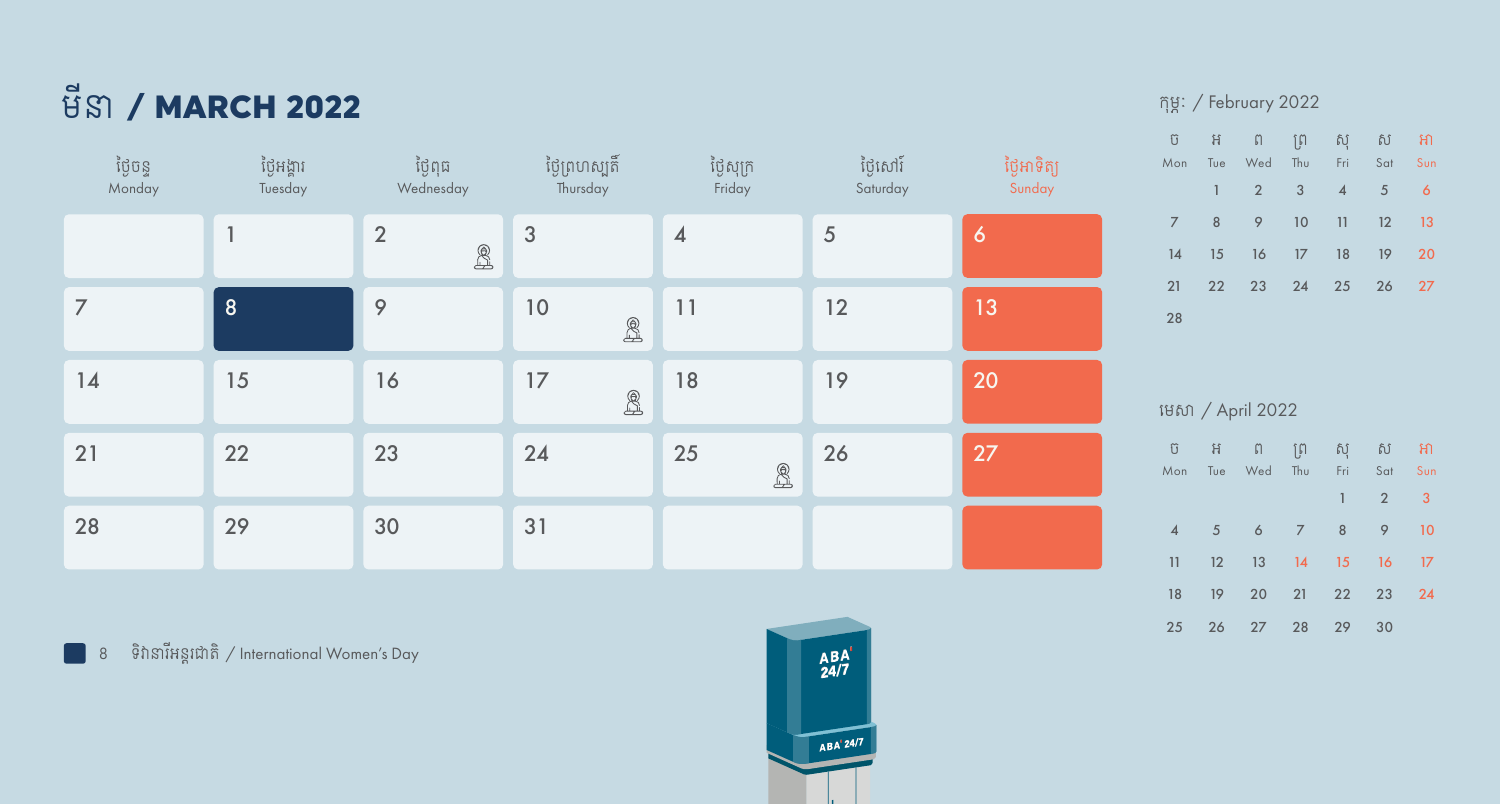

## **BILLZONE HANDLED OVER 122 MILLION TRANSACTIONS FOR ORGANIZATIONS TO COLLECT PAYMENTS**

The Billzone bill payment service designed by ABA Bank has made it easier than ever for companies with a large client base to collect and track regular payments in a modern way and gain access to millions of ABA customers.

Schools, boreys, insurance companies, and government bodies alike can easily issue bills to their clients and collect payments without any hassle.

### �មស / APR

|                                                                                  |  | សុសអា ច អ ព ព្រ សុ ស អា ច អ ព ព្រ សុ ស អា ច អ ព ព្រ សុ ស អា ច អ ព ព្រ សុ ស                |  |  |  |  |  |  |  |  |  |  |  |  |  |
|----------------------------------------------------------------------------------|--|-------------------------------------------------------------------------------------------|--|--|--|--|--|--|--|--|--|--|--|--|--|
| 1 2 3 4 5 6 7 8 9 10 11 12 13 12 13 13 17 18 19 20 21 22 23 24 25 26 27 28 29 30 |  |                                                                                           |  |  |  |  |  |  |  |  |  |  |  |  |  |
|                                                                                  |  | Fr Sa Su Mo Tu We Th Fr Sa Su Mo Tu We Th Fr Sa Su Mo Tu We Th Fr Sa Su Mo Tu We Th Fr Sa |  |  |  |  |  |  |  |  |  |  |  |  |  |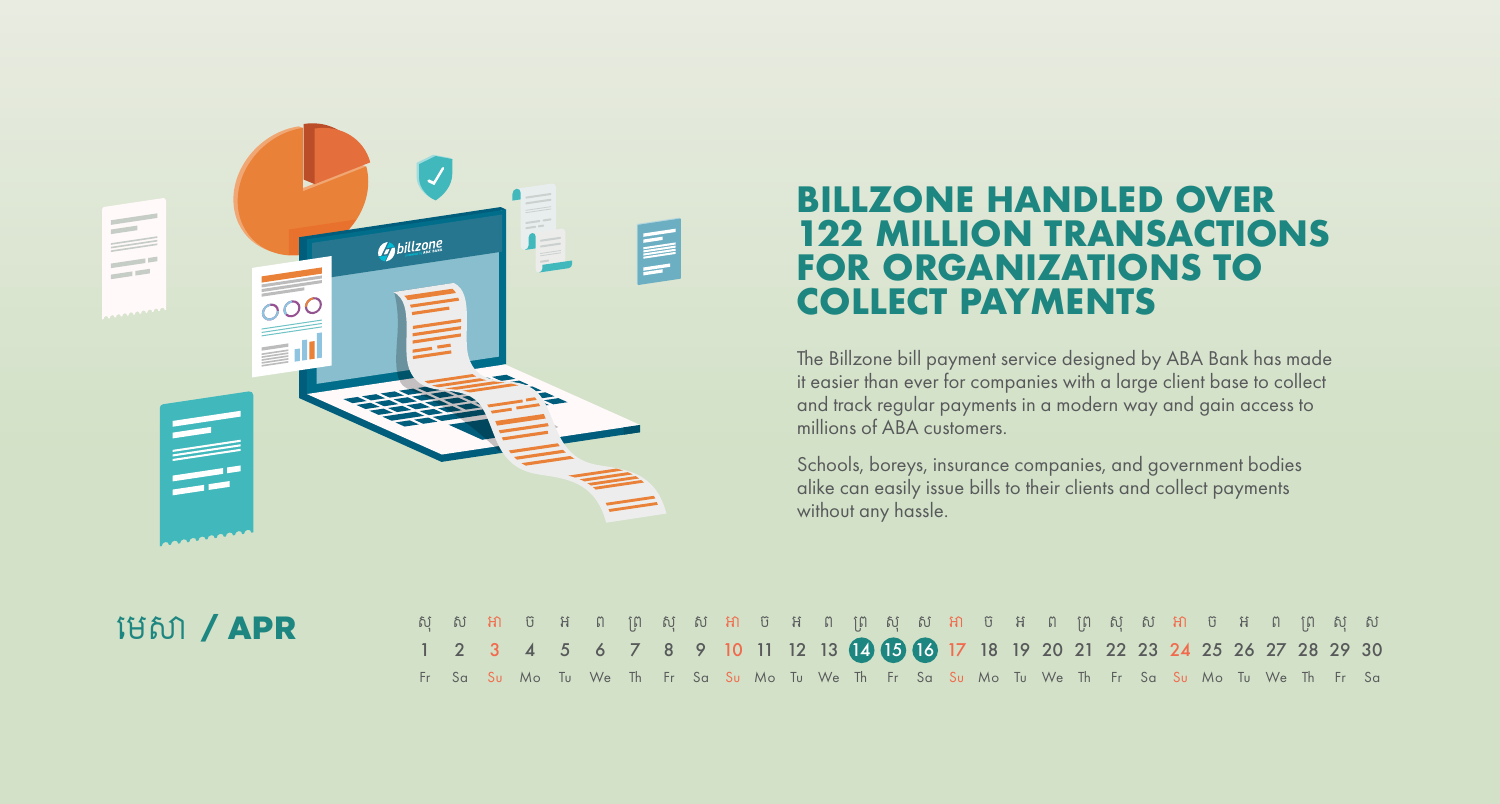## �មស / APRIL 2022

| ថ្ងៃចន្ទ<br>Monday      | ថ្ងៃអង្គារ<br>Tuesday | ថ្ងៃពុធ<br>Wednesday | ថ្ងៃព្រហស្បតិ៍<br>Thursday | ថ្ងៃសុក្រ<br>Friday | ថ្ងៃសៅរ៍<br>Saturday | ថ្ងៃអាទិត្យ<br>Sunday |
|-------------------------|-----------------------|----------------------|----------------------------|---------------------|----------------------|-----------------------|
|                         |                       |                      |                            | 1<br>$\bigoplus$    | $\overline{2}$       | 3                     |
| $\overline{\mathbf{A}}$ | 5                     | $\boldsymbol{6}$     | $\overline{7}$             | 8                   | 9<br>$\bigotimes$    | 10                    |
| 11                      | 12                    | 13                   | 14                         | 15                  | 16<br>$\bigcircledR$ | 17                    |
| 18                      | 19                    | 20                   | 21                         | 22                  | 23                   | 24<br>B               |
| 25                      | 26                    | 27                   | 28                         | 29                  | 30<br>$\bigotimes$   |                       |

ា4-15-16 ពិធីបុណ្យចូលឆ្នាំថ្មីប្រពៃណីជាតិ */* Khmer New Year  $\blacksquare$ 



#### មីនា */ M*arch 2022

|    | ប អ ព ព្រ សុ ស អា<br>Mon Tue Wed Thu Fri Sat Sun |  |  |
|----|--------------------------------------------------|--|--|
|    |                                                  |  |  |
|    | $1 \qquad 2 \qquad 3 \qquad 4 \qquad 5 \qquad 6$ |  |  |
|    | 7 8 9 10 11 12 13                                |  |  |
|    | 14 15 16 17 18 19 20                             |  |  |
|    | 21  22  23  24  25  26  27                       |  |  |
| 28 | 29 30 31                                         |  |  |

#### ច អ ព �ព សុ ស អ ឧសភ / May 2022

|                 |                         | Mon Tue Wed Thu Fri Sat Sun |  |                            |
|-----------------|-------------------------|-----------------------------|--|----------------------------|
|                 |                         |                             |  | 1                          |
| $\overline{2}$  | $\overline{\mathbf{3}}$ | 4 5 6 7                     |  | $\overline{\phantom{0}}$ 8 |
| 9               | 10                      | 11 12 13 14 15              |  |                            |
| 16              |                         | 17 18 19 20 21 22           |  |                            |
| 23 <sup>2</sup> |                         | 24 25 26 27 28 29           |  |                            |
| 30              | 31                      |                             |  |                            |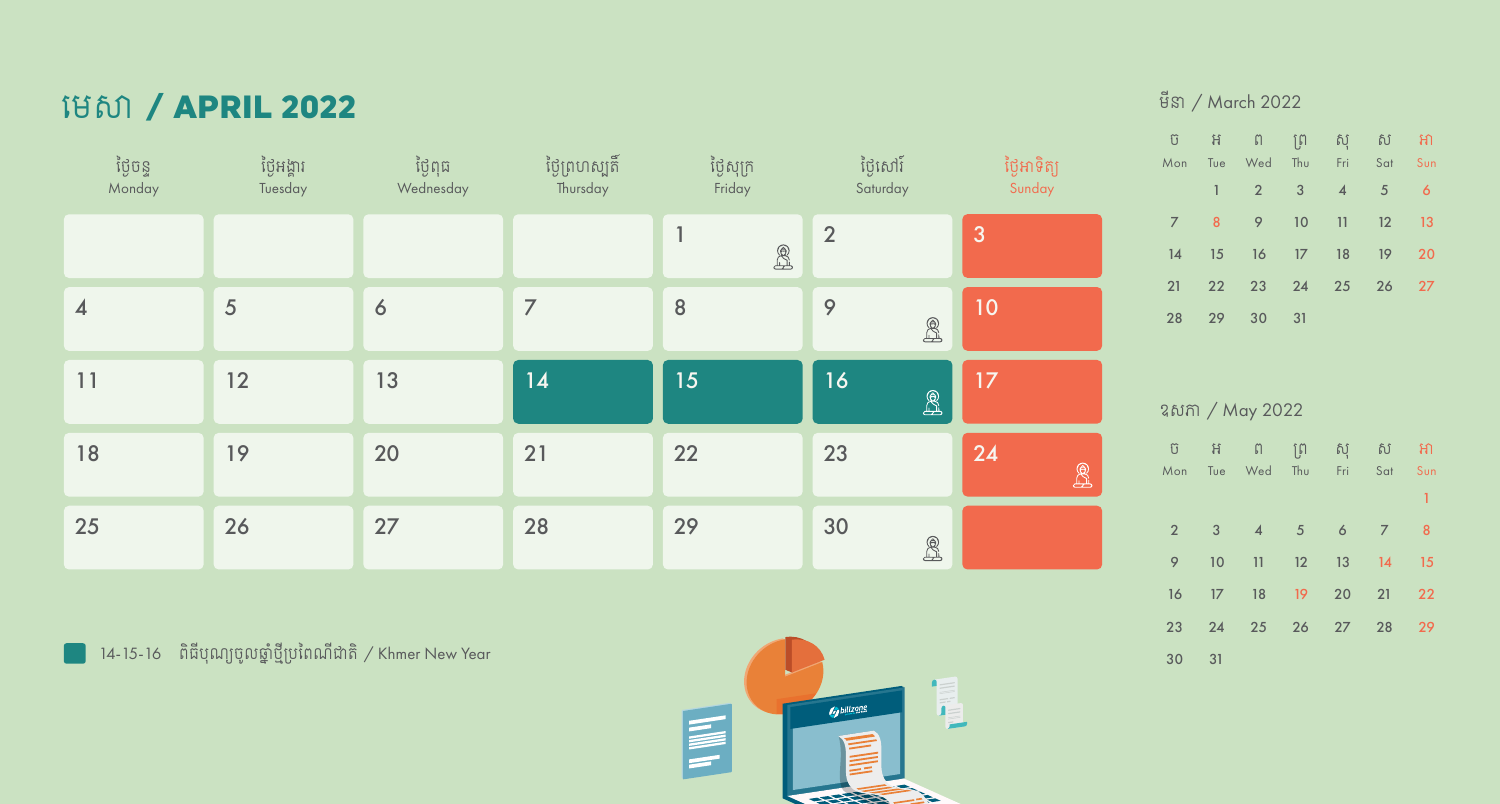

## **IT ONLY TAKES 1 MINUTE TO OWN A NEW ABA DEBIT CARD AND IT IS FREE!**

Save yourself from waiting for a new debit card and processing documents. Our first-in-the-market Card Machine lets you have your own international ABA Debit Card in a minute – just issue it in your ABA Mobile and get your brand new card printed right in front of you!

### ឧសភ / MAY

|                                                                                   |  | អា ច អ ព ព្រ សុ ស អា ច អ ព ព្រ សុ ស អា ព ព្រ សុ ស អា ច អ ព ព្រ សុ ស អា ច អ                   |  |  |  |  |  |  |  |  |  |  |  |  |  |  |
|-----------------------------------------------------------------------------------|--|----------------------------------------------------------------------------------------------|--|--|--|--|--|--|--|--|--|--|--|--|--|--|
| 2 3 4 5 6 7 8 9 10 11 12 13 14 15 16 17 18 19 20 21 22 23 24 25 26 27 28 29 30 31 |  |                                                                                              |  |  |  |  |  |  |  |  |  |  |  |  |  |  |
|                                                                                   |  | Su Mo Tu We Th Fr Sa Su Mo Tu We Th Fr Sa Su Mo Tu We Th Fr Sa Su Mo Tu We Th Fr Sa Su Mo Tu |  |  |  |  |  |  |  |  |  |  |  |  |  |  |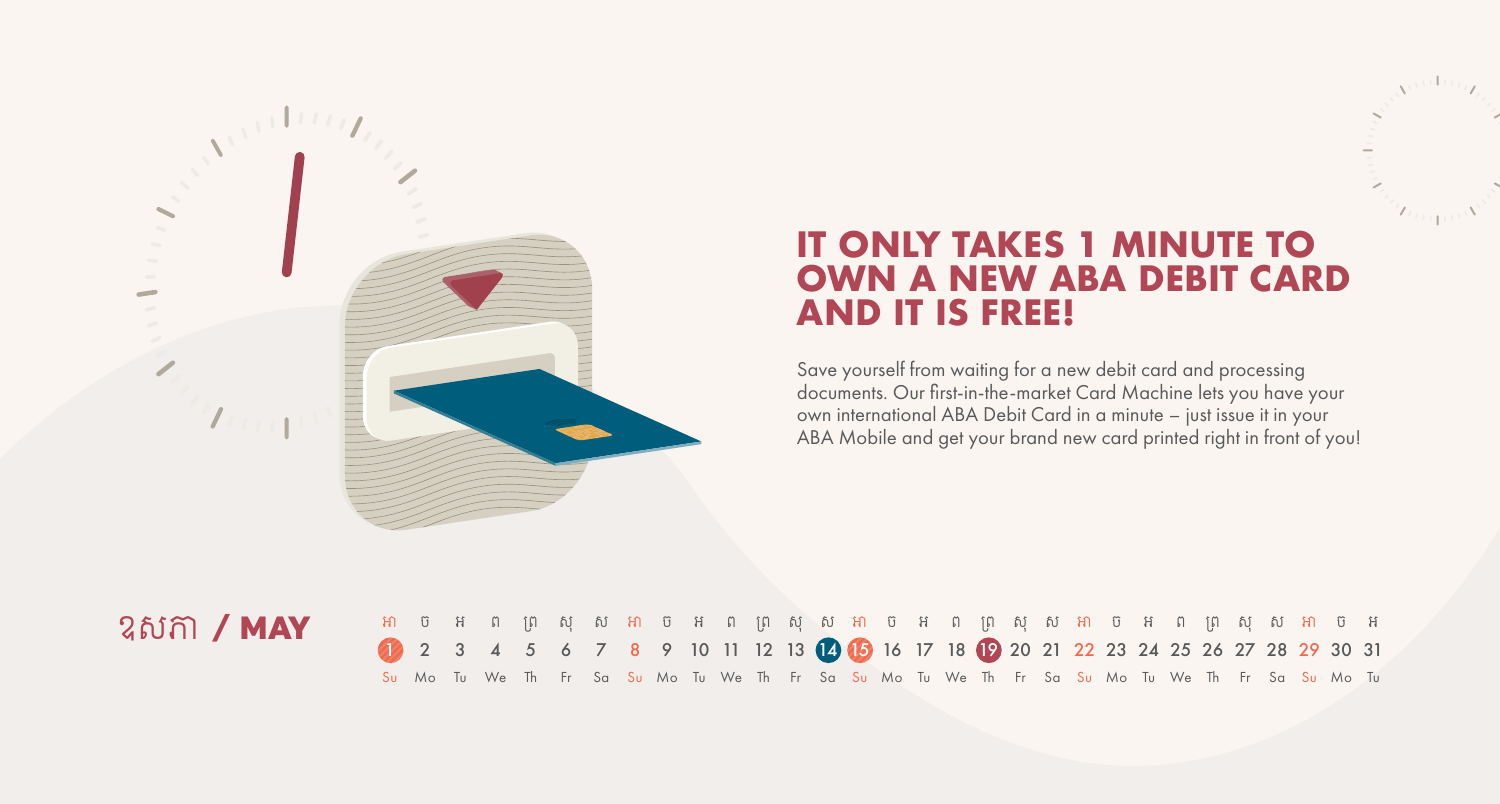## ឧសភ / MAY 2022

| ថ្ងៃចន្ទ<br>Monday  | ថ្ងៃអង្គារ<br>Tuesday | ថ្ងៃពុធ<br>Wednesday    | ថ្ងៃព្រហស្បតិ៍<br>Thursday | ថ្ងៃសុក្រ<br>Friday | ថ្ងៃសៅរ៍<br>Saturday | ថ្ងៃអាទិត្យ<br>Sunday                               |
|---------------------|-----------------------|-------------------------|----------------------------|---------------------|----------------------|-----------------------------------------------------|
|                     |                       |                         |                            |                     |                      |                                                     |
| $\overline{2}$      | 3                     | $\overline{\mathbf{A}}$ | 5                          | 6                   | $\overline{7}$       | $\overline{8}$<br>$\bigoplus\limits_{i=1}^{\infty}$ |
| 9                   | 10                    | 11                      | 12                         | 13                  | 14                   | 15<br>$\mathbb{R}$                                  |
| 16                  | 17                    | 18                      | 19                         | 20                  | 21                   | 22                                                  |
| 23 岛<br><b>图 30</b> | 24<br>31              | 25                      | 26                         | 27                  | 28                   | 29                                                  |

ទិវាពលកម្មអន្តរជាតិ / International Labour Day

14 ព្រះរាជពិធីបុណ្យចម្រើនព្រះជន្ម ព្រះករុណាព្រះបាទសម្ដេចព្រះបរមនាថ នរោត្ដម សីហមុនី / King Norodom Sihamoni's Birthday

15 ពិធីបុណ្យវិសាខបូជា / Visak Bochea

19 �ពះរ ជពិធី�ចត់�ពះនង្័ល / Royal Ploughing Ceremony



#### �មស / April 2022

|  | ប អ ព ព្រ សុ ស អា           |  |                     |  |
|--|-----------------------------|--|---------------------|--|
|  | Mon Tue Wed Thu Fri Sat Sun |  |                     |  |
|  |                             |  | $1 \quad 2 \quad 3$ |  |
|  | 4 5 6 7 8 9 10              |  |                     |  |
|  | 11 12 13 14 15 16 17        |  |                     |  |
|  | 18 19 20 21 22 23 24        |  |                     |  |
|  | 25 26 27 28 29 30           |  |                     |  |

#### មិថុនា */* June 2022

|  | ប អ ព ព្រ សុ ស អា           |                                     |  |
|--|-----------------------------|-------------------------------------|--|
|  | Mon Tue Wed Thu Fri Sat Sun |                                     |  |
|  |                             | $1 \quad 2 \quad 3 \quad 4 \quad 5$ |  |
|  | 6 7 8 9 10 11 12            |                                     |  |
|  | 13 14 15 16 17 18 19        |                                     |  |
|  | 20 21 22 23 24 25 26        |                                     |  |
|  | 27 28 29 30                 |                                     |  |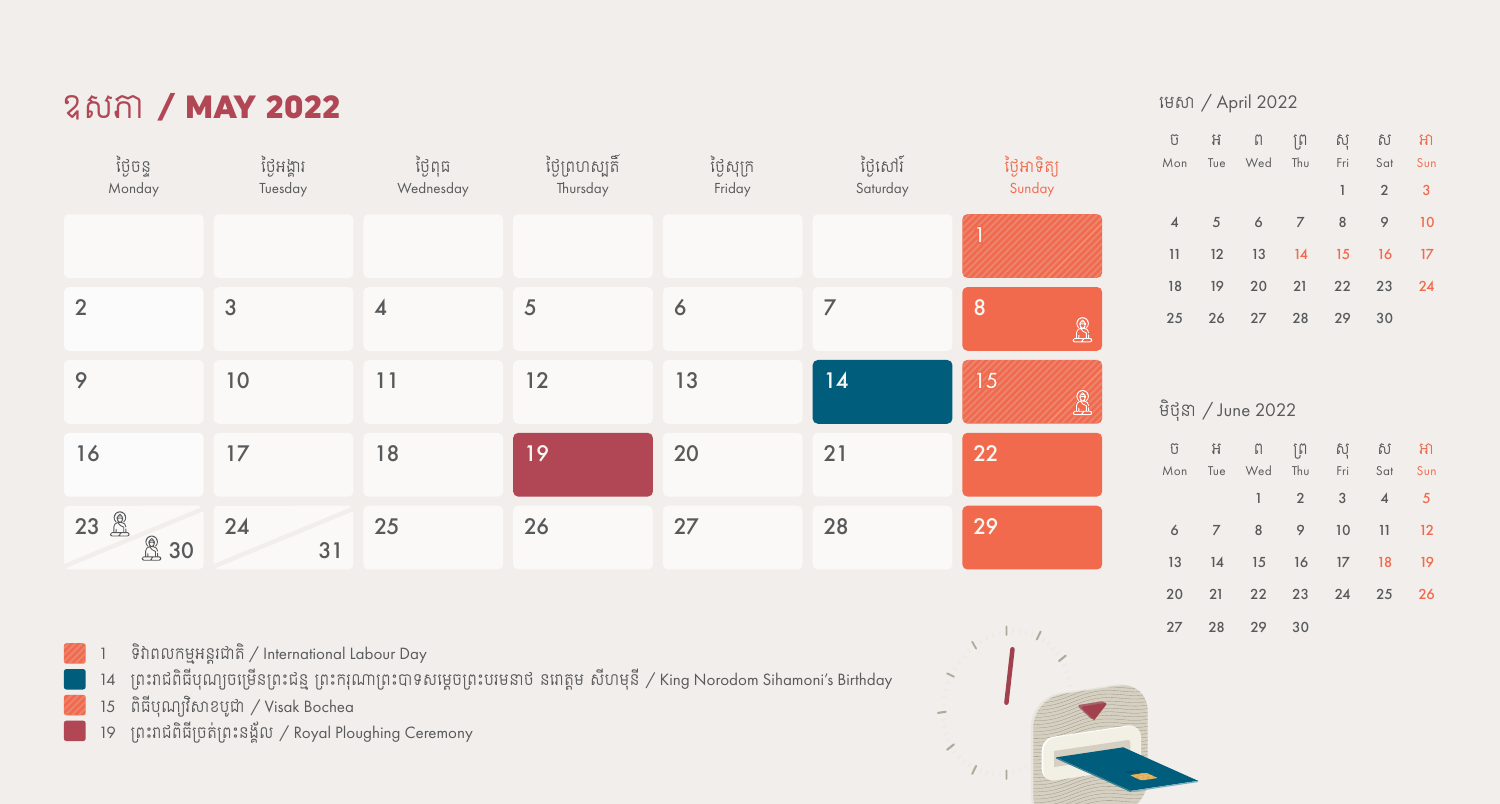

### **IN JUST ONE YEAR, THE NUMBER OF ABA PAY TRANSACTIONS INCREASED BY 650%**

With the rise of digital economy in Cambodia, more people and businesses are opting in for cashless payments. Why carry cash when you can just scan QR to pay at more than 200,000 merchants using ABA PAY in your ABA Mobile app?

## មិថុនា **/ JUN**

| IN IN AN BANDAN IN ANG ANG ANG ANG ANG ANG ANG ANG A                                                           |  |  |  |  |  |  |  |  |  |  |  |  |  |  |  |
|----------------------------------------------------------------------------------------------------------------|--|--|--|--|--|--|--|--|--|--|--|--|--|--|--|
| 1 2 3 4 5 6 7 8 9 10 11 12 13 14 15 16 17 18 19 20 21 22 23 24 25 26 27 28 29 30                               |  |  |  |  |  |  |  |  |  |  |  |  |  |  |  |
| We The Frestan Sun Mon Tun We The Frestan Sun Mon Tun We The Frestan Sun Mon Tun Mon Tun We The Mon Tun We The |  |  |  |  |  |  |  |  |  |  |  |  |  |  |  |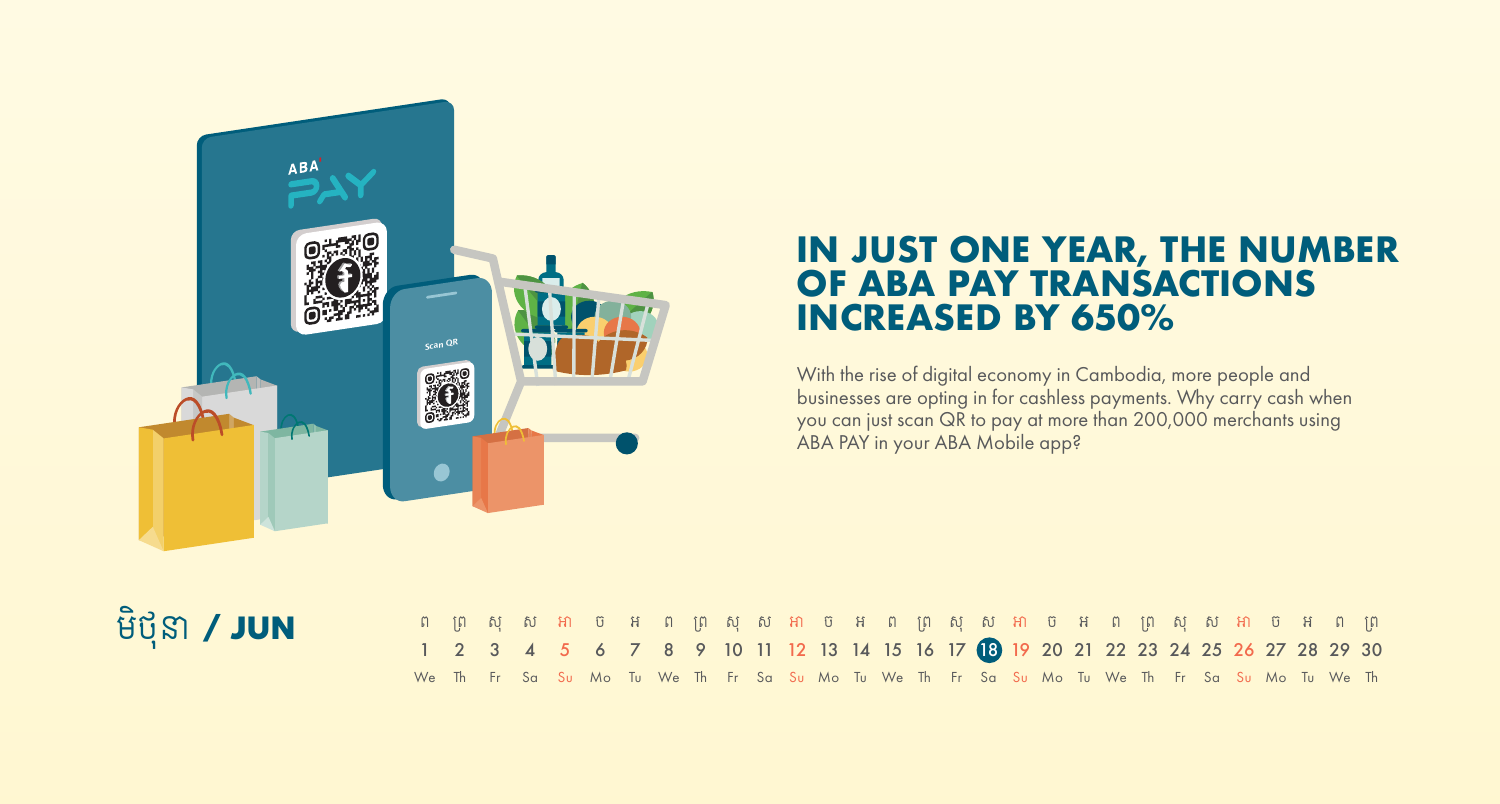

| ថ្ងៃចន្ទ<br>Monday | ថ្ងៃអង្គារ<br>Tuesday                         | ថ្ងៃពុធ<br>Wednesday | ថ្ងៃព្រហស្បតិ៍<br>Thursday | ថ្ងៃសុក្រ<br>Friday | ថ្ងៃសៅរ៍<br>Saturday    | ថ្ងៃអាទិត្យ<br>Sunday |
|--------------------|-----------------------------------------------|----------------------|----------------------------|---------------------|-------------------------|-----------------------|
|                    |                                               |                      | $\overline{2}$             | 3                   | $\overline{\mathbf{4}}$ | $\overline{5}$        |
| 6                  | $\overline{7}$<br>$\bigotimes$                | $\bf 8$              | $\mathcal{P}$              | $10$                | 11                      | 12                    |
| 13                 | 14<br>$\textcircled{\ensuremath{\mathbb{R}}}$ | 15                   | 16                         | 17                  | 18                      | 19                    |
| 20                 | 21                                            | 22<br>$\bigoplus$    | 23                         | 24                  | 25                      | 26                    |
| 27                 | 28<br>$\mathbb{R}$                            | 29                   | 30                         |                     |                         |                       |

18 ព្រះរាជពិធីបុណ្យចម្រើនព្រះជន្ម សម្ដេចព្រះមហាក្សត្រី នរោត្ដម មុនិនាថ សីហនុ / Queen Mother Norodom Monineath Sihanouk's Birthday



#### ឧសភ / May 2022

| ΰ              | Ħ               | $\Box$             |                 | ព្រ សុ          | ស              | អា           |  |
|----------------|-----------------|--------------------|-----------------|-----------------|----------------|--------------|--|
| Mon            |                 | Tue Wed            |                 | Thu Fri         | Sat            | Sun          |  |
|                |                 |                    |                 |                 |                | $\mathbf{1}$ |  |
| $\overline{2}$ | $\overline{3}$  | $\overline{4}$     | $5\overline{5}$ | 6               | $\overline{7}$ | 8            |  |
| 9              | 10              | 11                 | 12              | 13              | 14             | 15           |  |
| 16             | 17              | 18                 | 19              | 20 <sub>2</sub> | 21             | 22           |  |
| 23             | 24              | 25                 | 26              | 27              | 28             | 29           |  |
| 30             | 31              |                    |                 |                 |                |              |  |
|                |                 |                    |                 |                 |                |              |  |
|                |                 | កក្កដា / July 2022 |                 |                 |                |              |  |
| ΰ              | Ħ               | ្រា                | ្រ្រា           | ិស្             | ស              | អា           |  |
| Mon            |                 | Tue Wed            | Thu             | Fri             | Sat            | Sun          |  |
|                |                 |                    |                 | $\overline{1}$  | $\overline{2}$ | 3            |  |
| $\overline{4}$ | $5\overline{5}$ | 6                  | $\overline{7}$  | 8               | 9              | 10           |  |
| 11             | 12              | 13                 | 14              | 15              | 16             | 17           |  |
| 18             | 19              | 20                 | 21              | 22              | 23             | 24           |  |

25 26 27 28 29 30 31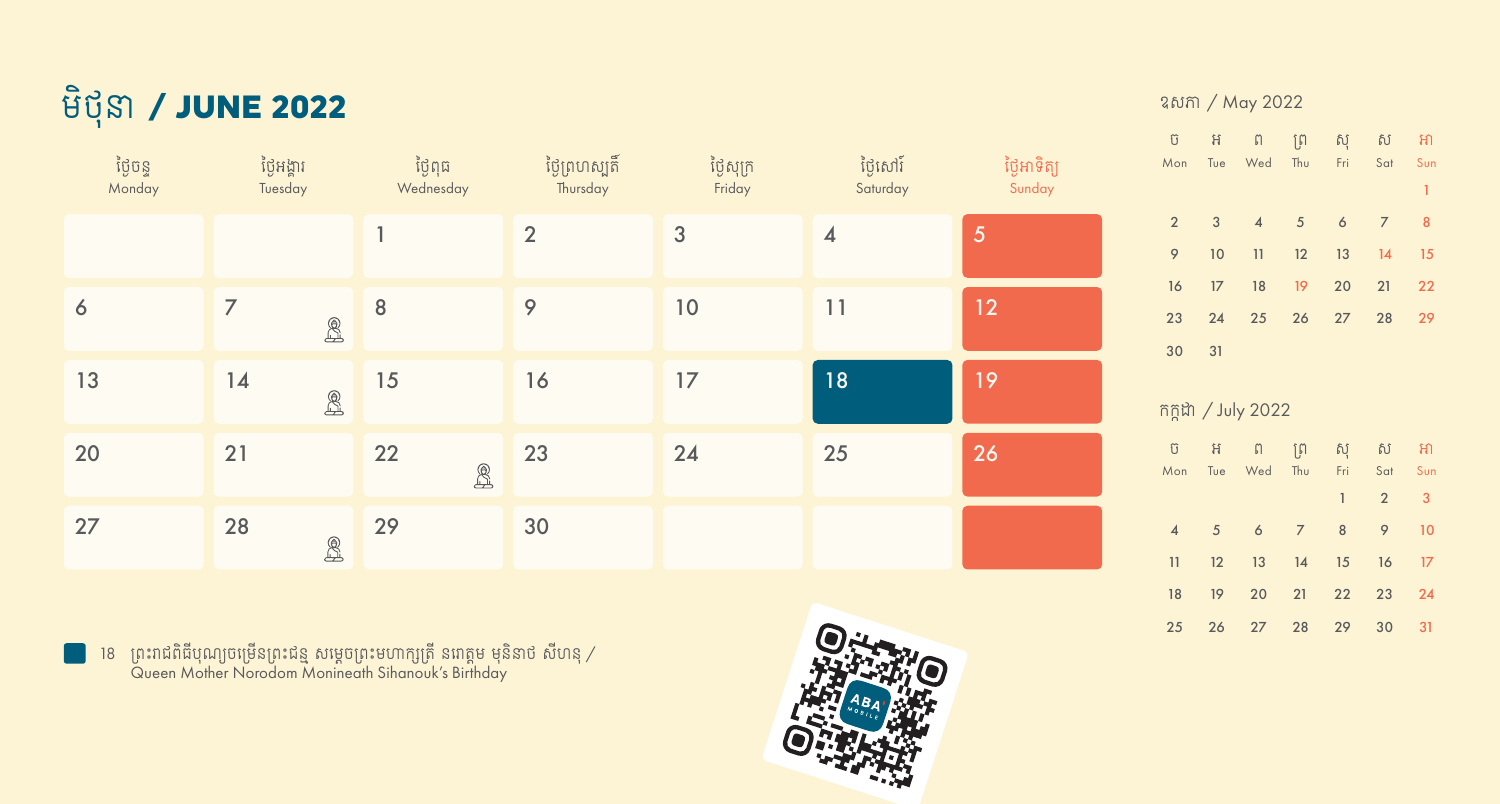

## **ON AVERAGE, 34,000 TRANSFERS AND PAYMENTS ARE PROCESSED IN ABA MOBILE EVERY HOUR**

ABA Mobile has transformed the way people manage and move money in Cambodia. Be it a wet market or shopping mall, utility bill payment, transfer to a relative living in a province or to your child studying abroad, all you need is ABA Mobile on your smartphone.

Bank securely from wherever you are!

## កក្កដា / JUL

|  |  |  | សុ ស អា ច អ ព ព្រ សុ ស អា ច អ ព ព្រ សុ ស អា ច អ ព ព្រ សុ ស អា ច អ ព ព្រ សុ ស អា              |  |  |  |  |  |  |  |  |  |  |  |  |  |
|--|--|--|----------------------------------------------------------------------------------------------|--|--|--|--|--|--|--|--|--|--|--|--|--|
|  |  |  | 1 2 3 4 5 6 7 8 9 10 11 12 13 14 15 16 17 18 19 20 21 22 23 24 25 26 27 28 29 30 31          |  |  |  |  |  |  |  |  |  |  |  |  |  |
|  |  |  | Fr Sa Su Mo Tu We Th Fr Sa Su Mo Tu We Th Fr Sa Su Mo Tu We Th Fr Sa Su Mo Tu We Th Fr Sa Su |  |  |  |  |  |  |  |  |  |  |  |  |  |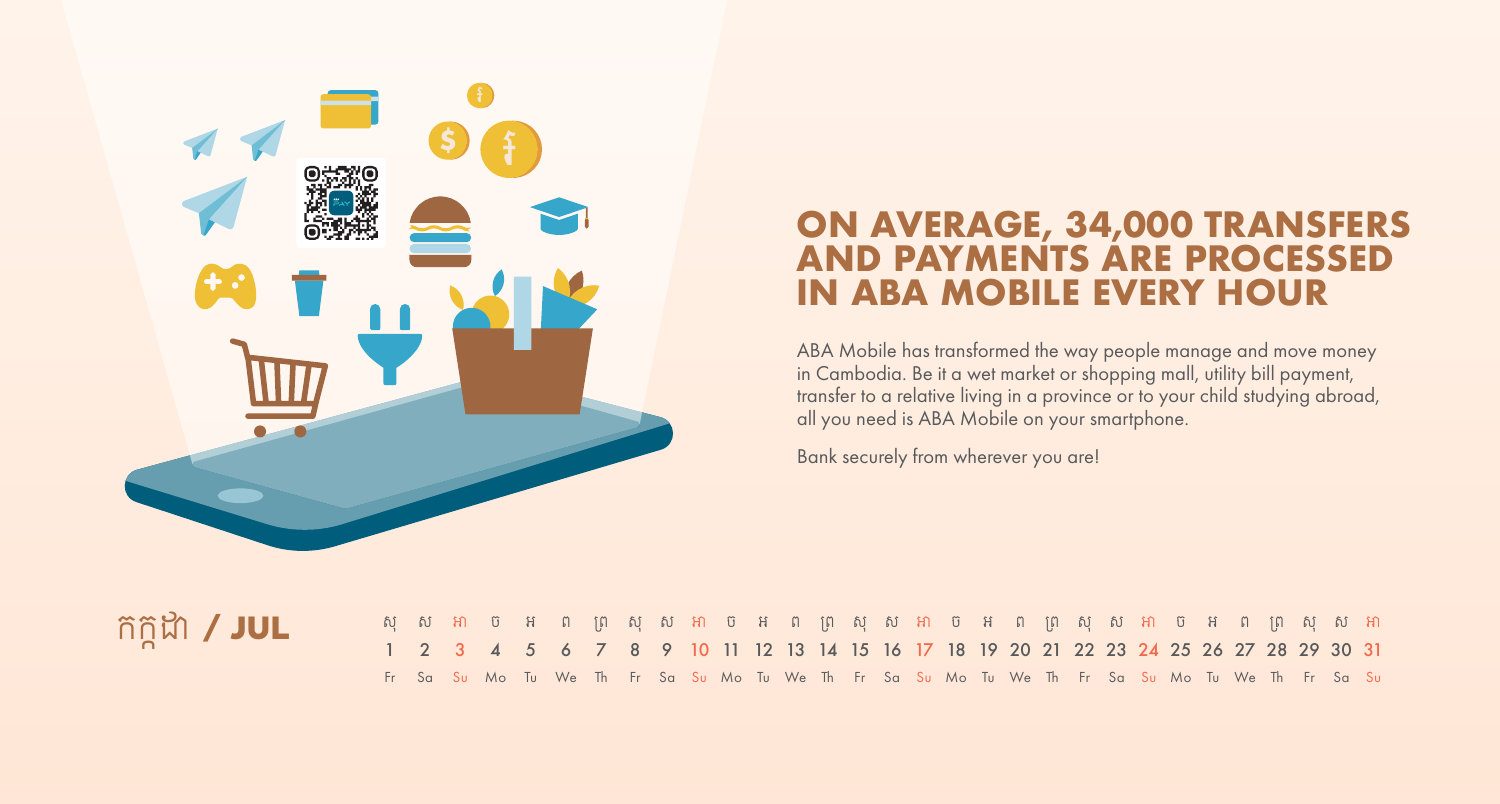## កក្កដា / JULY 2022

| ថ្ងៃចន្ទ<br>Monday       | ថ្ងៃអង្គារ<br>Tuesday | ថ្ងៃពុធ<br>Wednesday            | ថ្ងៃព្រហស្បតិ៍<br>Thursday                    | ថ្ងៃសុក្រ<br>Friday | ថ្ងៃសៅរ៍<br>Saturday | ថ្ងៃអាទិត្យ<br>Sunday |
|--------------------------|-----------------------|---------------------------------|-----------------------------------------------|---------------------|----------------------|-----------------------|
|                          |                       |                                 |                                               | 1                   | $\overline{2}$       | 3                     |
| $\overline{\mathcal{A}}$ | 5                     | $\boldsymbol{6}$<br>$\bigoplus$ | $\overline{7}$                                | $\, 8$              | $\mathsf{\varphi}$   | 10                    |
| 11                       | 12                    | 13<br>$\bigotimes$              | 14                                            | 15                  | 16                   | 17                    |
| 18                       | 19                    | 20                              | 21<br>$\textcircled{\ensuremath{\mathbb{R}}}$ | 22                  | 23                   | 24                    |
| 25                       | 26                    | 27                              | 28<br>$\textcircled{\ensuremath{\mathbb{R}}}$ | 29                  | 30                   | 31                    |

Contract of the Contract of

#### មិថុនា */* June 2022

|   | ប៊ អ ព ព្រ ស្ ស អា          |                                                            |  |
|---|-----------------------------|------------------------------------------------------------|--|
|   | Mon Tue Wed Thu Fri Sat Sun |                                                            |  |
|   |                             | $\begin{array}{ccccccccc}\n1 & 2 & 3 & 4 & 5\n\end{array}$ |  |
| 6 | 7 8 9 10 11 12              |                                                            |  |
|   | 13 14 15 16 17 18 19        |                                                            |  |
|   | 20 21 22 23 24 25 26        |                                                            |  |
|   | 27 28 29 30                 |                                                            |  |

#### សីហ / August 2022

|          | ប៊ អ ព ព្រ ស្ ស អា          |  |  |
|----------|-----------------------------|--|--|
|          | Mon Tue Wed Thu Fri Sat Sun |  |  |
|          | $1 \t2 \t3 \t4 \t5 \t6 \t7$ |  |  |
|          | 8 9 10 11 12 13 14          |  |  |
|          | 15 16 17 18 19 20 21        |  |  |
|          | 22 23 24 25 26 27 28        |  |  |
| 29 30 31 |                             |  |  |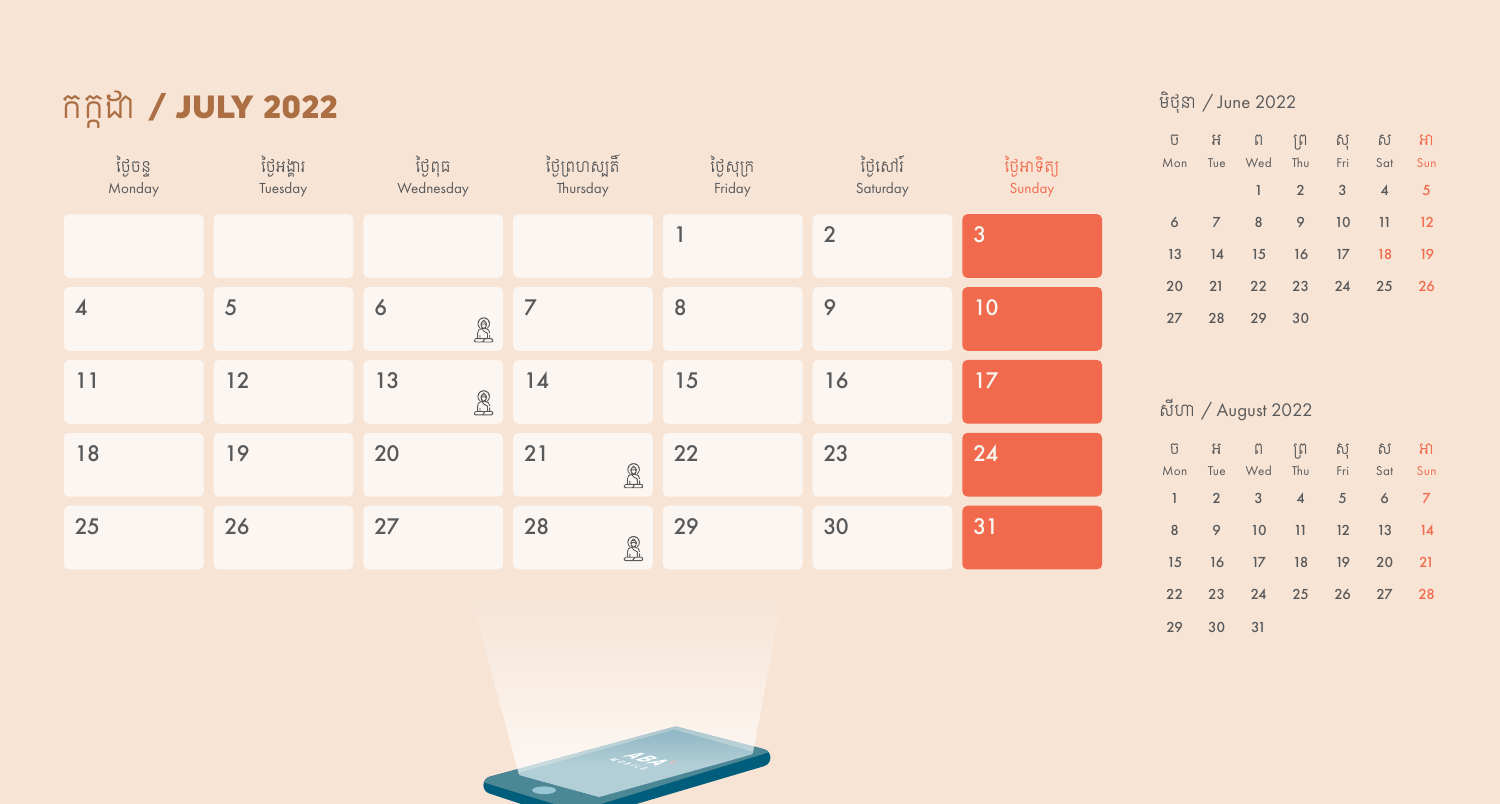

## **THE USAGE OF ABA IBB GROWS 140% ANNUALLY WITH MORE BUSINESSES USING IT FOR FINANCIAL MANAGEMENT**

The ABA Internet Banking for Business (IBB) platform offers a safe and convenient way of making cash flow management efficient for all types of businesses. From account management, to payroll, to virtual accounts, or even to Host-to-Host service – it provides it all.

A big thank you to Smart Axiata, Manulife, Coca-Cola, and all other businesses who have appreciated this service.

## សីហា **/ AUG**

|                                                                                     | o អ ព ព្រ ស អា o អ ព ព្រ ស ស អា o អ ព ព្រ ស ស អា o អ ព ព្រ ស ស អា o អ ព                      |  |  |  |  |  |  |  |  |  |  |  |  |  |  |
|-------------------------------------------------------------------------------------|----------------------------------------------------------------------------------------------|--|--|--|--|--|--|--|--|--|--|--|--|--|--|
| 1 2 3 4 5 6 7 8 9 10 11 12 13 14 15 16 17 18 19 20 21 22 23 24 25 26 27 28 29 30 31 |                                                                                              |  |  |  |  |  |  |  |  |  |  |  |  |  |  |
|                                                                                     | Mo Tu We Th Fr Sa Su Mo Tu We Th Fr Sa Su Mo Tu We Th Fr Sa Su Mo Tu We Th Fr Sa Su Mo Tu We |  |  |  |  |  |  |  |  |  |  |  |  |  |  |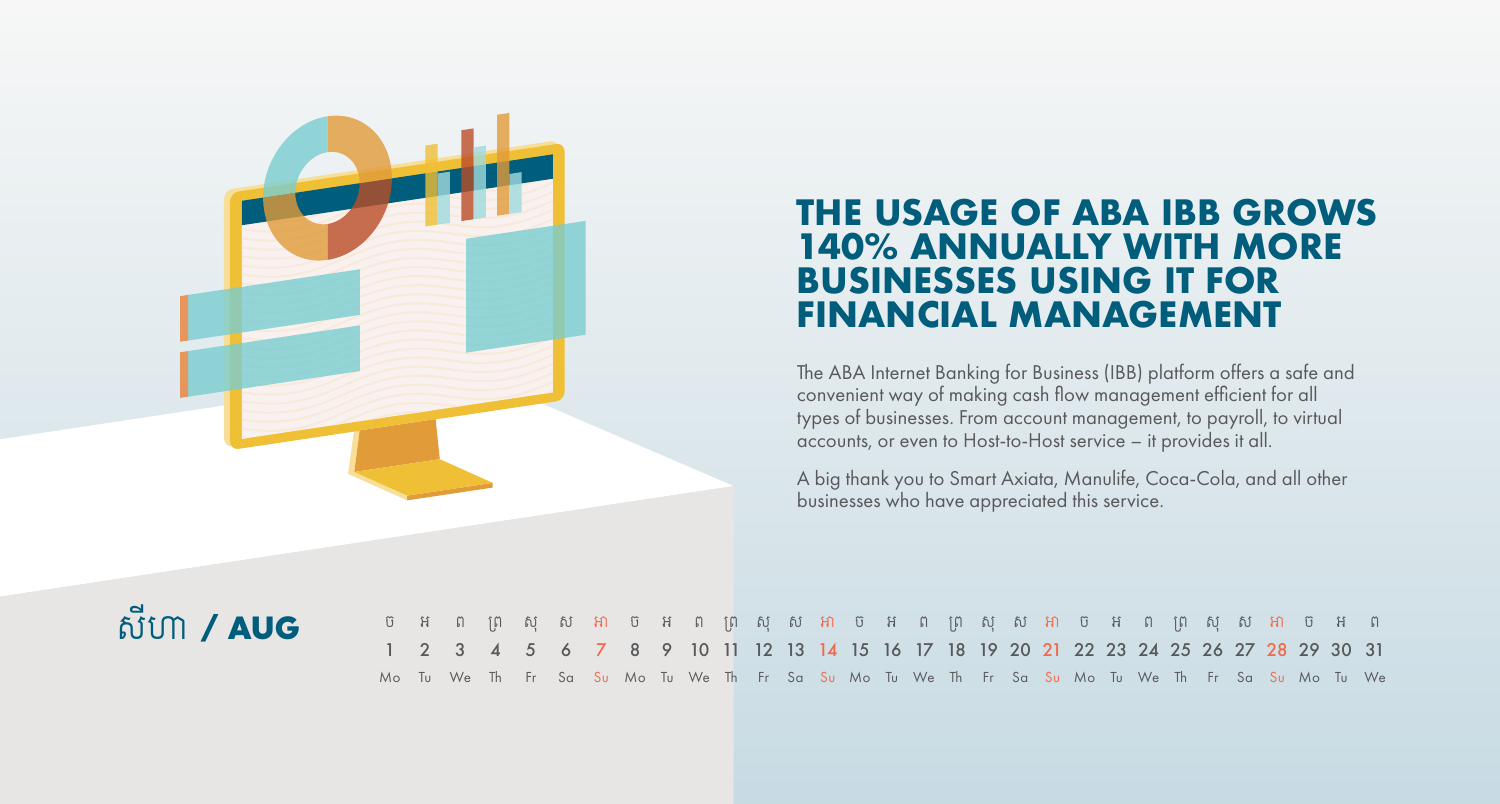# សីហា **/ AUGUST 2022**

| ថ្ងៃចន្ទ<br>Monday | ថ្ងៃអង្គារ<br>Tuesday | ថ្ងៃពុធ<br>Wednesday | ថ្ងៃព្រហស្បតិ៍<br>Thursday | ថ្ងៃសុក្រ<br>Friday                     | ថ្ងៃសៅរ៍<br>Saturday | ថ្ងៃអាទិត្យ<br>Sunday |
|--------------------|-----------------------|----------------------|----------------------------|-----------------------------------------|----------------------|-----------------------|
|                    | $\overline{2}$        | 3                    | $\overline{\mathcal{A}}$   | $\overline{5}$<br>$\mathbb{R}$          | $\boldsymbol{6}$     | $\overline{7}$        |
| 8                  | 9                     | $10$                 | 11                         | 12<br>$\bigoplus\limits_{i=1}^{\infty}$ | 13                   | 14                    |
| 15                 | 16                    | 17                   | 18                         | 19                                      | 20<br>$\bigoplus$    | 21                    |
| 22                 | 23                    | 24                   | 25                         | 26<br>$\bigotimes$                      | 27                   | 28                    |
| 29                 | 30                    | 31                   |                            |                                         |                      |                       |

#### កក្កដា */* July 2022

|                | ប អ ព ព្រ សុ ស អា           |  |                     |  |
|----------------|-----------------------------|--|---------------------|--|
|                | Mon Tue Wed Thu Fri Sat Sun |  |                     |  |
|                |                             |  | $1 \quad 2 \quad 3$ |  |
| $\overline{4}$ | 5 6 7 8 9 10                |  |                     |  |
|                | 11 12 13 14 15 16 17        |  |                     |  |
|                | 18 19 20 21 22 23 24        |  |                     |  |
|                | 25 26 27 28 29 30 31        |  |                     |  |

|     |     | 音(m) / September 2022 |              |                |     |                          |
|-----|-----|-----------------------|--------------|----------------|-----|--------------------------|
| ũ   | H.  | - ព                   | $\hat{I}$    | ស្             | ស   | អា                       |
| Mon | Tue | Wed                   | Thu          | - Fri          | Sat | Sun                      |
|     |     |                       | $\mathbf{1}$ | $\overline{2}$ | 3   | $\overline{\mathcal{A}}$ |
| 5   | 6   | $\overline{7}$        | 8            | 9              | 10  | 11                       |
| 12  | -13 | 14                    | 15           | 16             | 17  | 18                       |
| 19  | 20  | 21                    | 22 23        |                | 24  | 25                       |
| 26  | 27  | 28                    | 29           | 30             |     |                          |

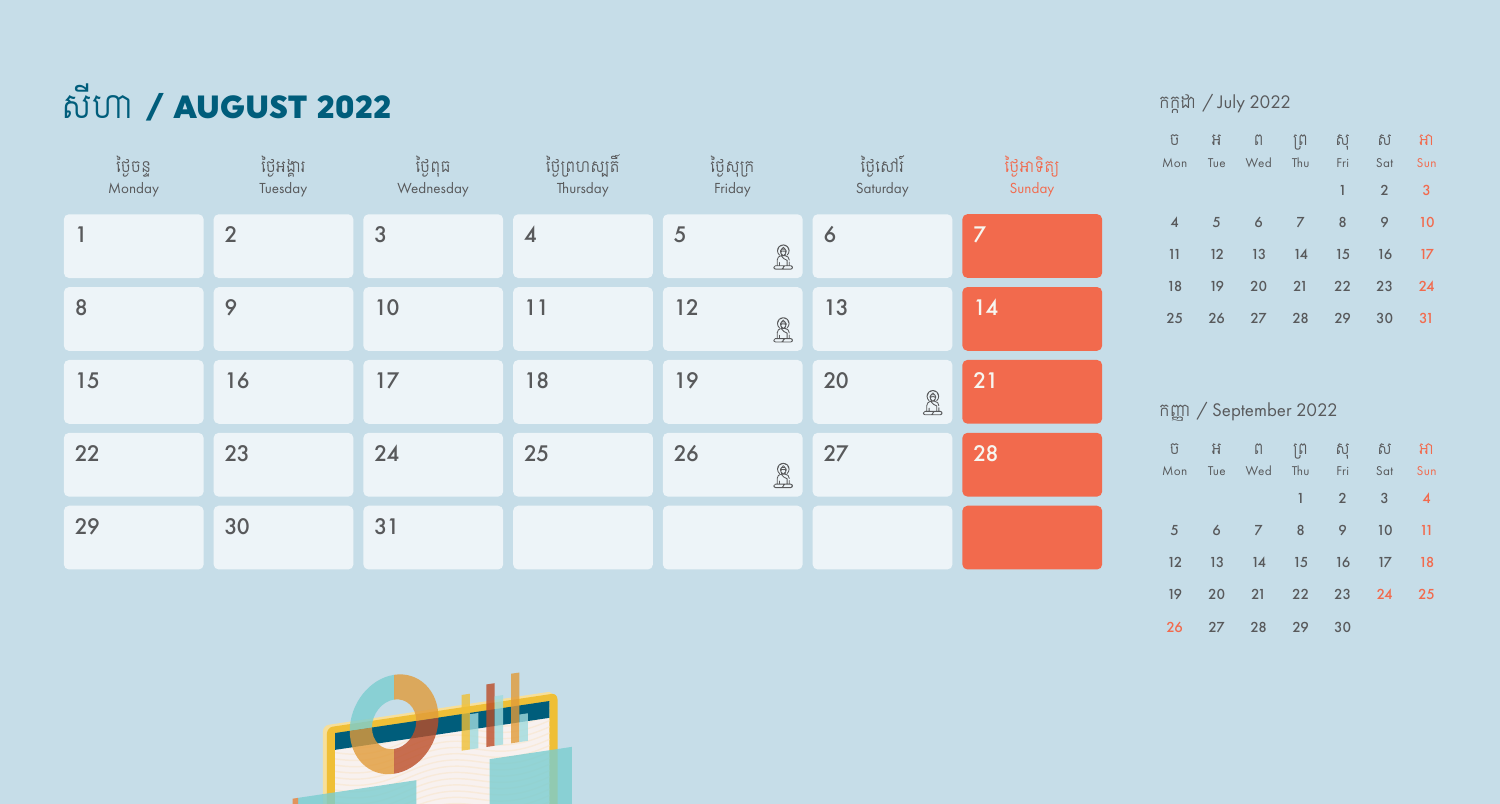

#### **IN 2021, CAMBODIA COLLECTED AROUND \$3 BILLION IN TAXES FOR THE COUNTRY DEVELOPMENT. ABA IS PART OF THE MOVEMENT** TAX **AROUND S3 BILLION IN TAXES**

The Ministry of Economy and Finance has assigned ABA Bank as one of their partners to accept tax payments on behalf of the General **PAY** Department of Taxation.

> Fulfill your citizen duties by paying taxes on time with ABA PAY via the GDT Taxpayer app, on the GDT website, on the ABA IBB platform, or at a designated counter at every ABA branch.

## កញ្ញា / SEP

|  |  | ព្រ សុ ស អា ច អ ព ព្រ សុ ស អា ច អ ព ព្រ សុ ស អា ច អ ព ព្រ សុ ស អា ច អ ព ព្រ សុ            |  |  |  |  |  |  |  |  |  |  |  |  |  |
|--|--|-------------------------------------------------------------------------------------------|--|--|--|--|--|--|--|--|--|--|--|--|--|
|  |  | 1 2 3 4 5 6 7 8 9 10 11 12 13 14 15 16 17 18 19 20 21 22 23 24 23 23 24 25 27 28 29 30    |  |  |  |  |  |  |  |  |  |  |  |  |  |
|  |  | Th Fr Sa Su Mo Tu We Th Fr Sa Su Mo Tu We Th Fr Sa Su Mo Tu We Th Fr Sa Su Mo Tu We Th Fr |  |  |  |  |  |  |  |  |  |  |  |  |  |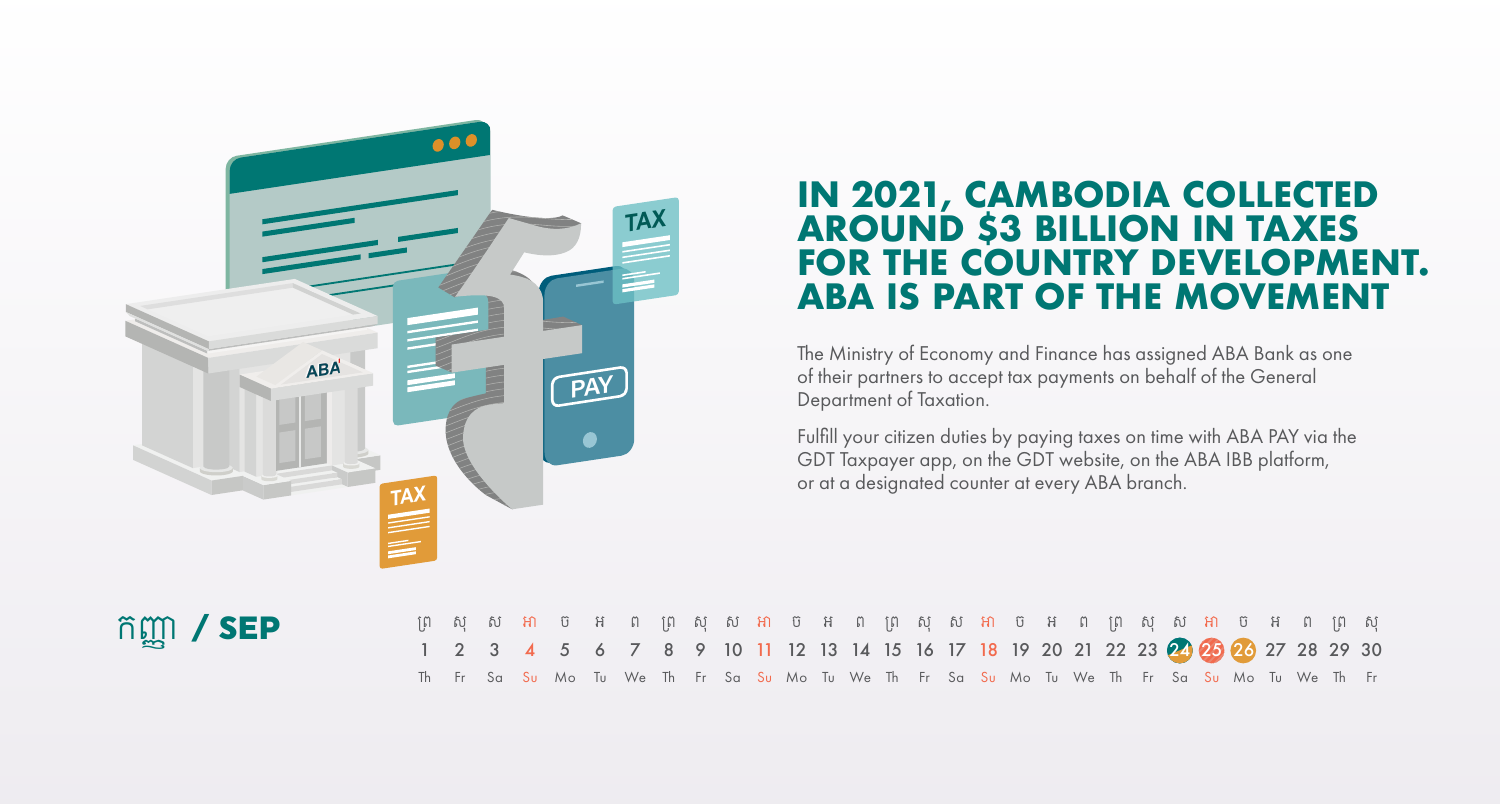## កញ្/ SEPTEMBER 2022

| ថ្ងៃចន្ទ<br>Monday | ថ្ងៃអង្គារ<br>Tuesday | ថ្ងៃពុធ<br>Wednesday | ថ្ងៃព្រហស្បតិ៍<br>Thursday | ថ្ងៃសុក្រ<br>Friday | ថ្ងៃសៅរ៍<br>Saturday           | ថ្ងៃអាទិត្យ<br>Sunday                         |
|--------------------|-----------------------|----------------------|----------------------------|---------------------|--------------------------------|-----------------------------------------------|
|                    |                       |                      | $\mathbf{1}$               | $\overline{2}$      | $\mathfrak{3}$<br>$\bigotimes$ | $\boldsymbol{4}$                              |
| 5                  | 6                     | $\overline{7}$       | 8                          | $\mathsf{\varphi}$  | 10<br>$\mathbb{R}$             | 11                                            |
| 12                 | 13                    | 14                   | 15                         | 16                  | 17                             | 18<br>$\bigotimes$                            |
| 19                 | 20                    | 21                   | 22                         | 23                  | 24                             | 25<br>$\textcircled{\ensuremath{\mathbb{R}}}$ |
| 26                 | 27                    | 28                   | 29                         | 30                  |                                |                                               |

 ទិវ �បក សរដ្ធម្នុញ្/ Constitution Day 24-25-26 ពិធីបុណ្យភ្ុំបិណ្/ Pchum Ben



#### សីហ / August 2022

| ΰ            | Ħ.             | $\Box$              |                | ព្រ សុ         | ស              | Я              |  |
|--------------|----------------|---------------------|----------------|----------------|----------------|----------------|--|
| Mon          |                | Tue Wed Thu         |                | Fri            | Sat            | Sun            |  |
| $\mathbb{I}$ | $\overline{2}$ | $\sqrt{3}$          | $\overline{4}$ | 5              | 6              | 7              |  |
| 8            | 9              | 10                  | 11             | 12             | 13             | 14             |  |
| 15           | 16             | 17                  | 18             | 19             | 20             | 21             |  |
| 22           |                | 23 24 25 26 27      |                |                |                | 28             |  |
| 29           | 30             | 31                  |                |                |                |                |  |
|              |                |                     |                |                |                |                |  |
|              |                |                     |                |                |                |                |  |
|              |                | តុលា / October 2022 |                |                |                |                |  |
| ΰ            |                | អ ព ព្រ សុ ស អា     |                |                |                |                |  |
| Mon          |                | Tue Wed Thu         |                | Fri            | Sat            | Sun            |  |
|              |                |                     |                |                | $\overline{1}$ | $\overline{2}$ |  |
| 3            | $\overline{4}$ | 5 <sup>5</sup>      | 6              | $\overline{7}$ | 8              | 9              |  |
| 10           | 11             |                     | 12 13 14       |                | 15             | 16             |  |
| 17           | 18             |                     | 19 20          |                | 21 22          | 23             |  |

25 26 27 28 29 30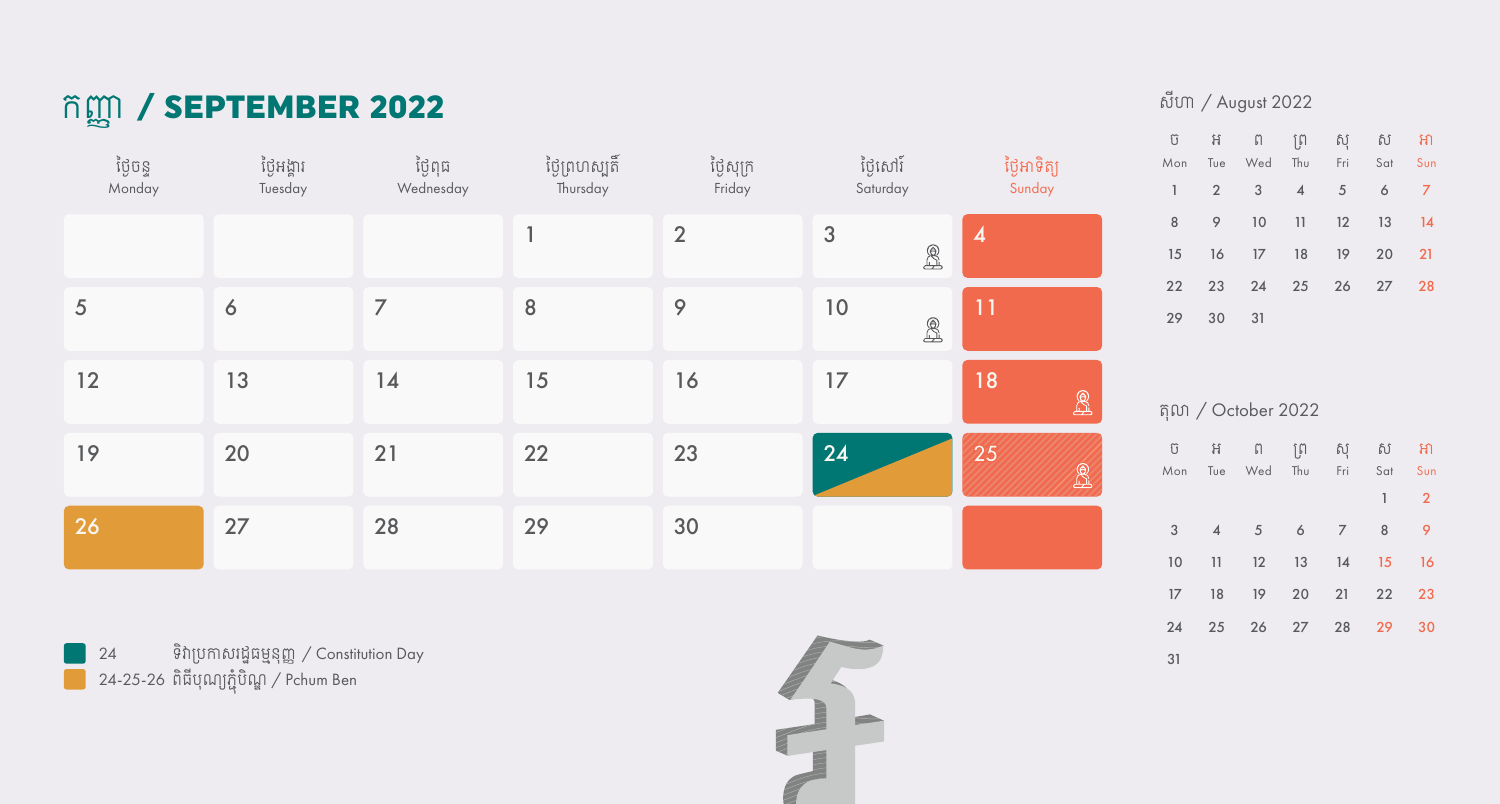### **ABA IBB IS THE FIRST PLATFORM IN CAMBODIA TO OFFER INTEGRATION WITH XERO, QUICKBOOKS, AND BANHJI**

As per American Institute of Certified Public Accountants research, over 90% of accountants believe that using cloud-based software brings a significant difference in business.

We enabled our customers to link their Quickbooks, Xero, or BanhJi account with our Internet Banking for Business platform for seamless management of their finances in real-time and generation of error-free reports.

តុល / OCT

|                                                                                                      |  | ស អា ច អ ព ព្រ សុ ស អា ច អ ព ព្រ សុ ស អា ច អ ព ព្រ សុ ស អា ច អ ព ព្រ សុ ស អា ច |  |  |  |  |  |  |  |  |  |  |  |  |  |
|------------------------------------------------------------------------------------------------------|--|--------------------------------------------------------------------------------|--|--|--|--|--|--|--|--|--|--|--|--|--|
| 1 2 3 4 5 6 7 8 9 10 11 12 13 14 15 16 17 18 19 20 21 22 23 24 25 26 27 28 29 30 31                  |  |                                                                                |  |  |  |  |  |  |  |  |  |  |  |  |  |
| Sa Su Mo Tu We Thi Fri Sa Su Mo Tu We Thi Fri Sa Su Mo Tu We Thi Fri Sa Su Mo Tu We Thi Fri Sa Su Mo |  |                                                                                |  |  |  |  |  |  |  |  |  |  |  |  |  |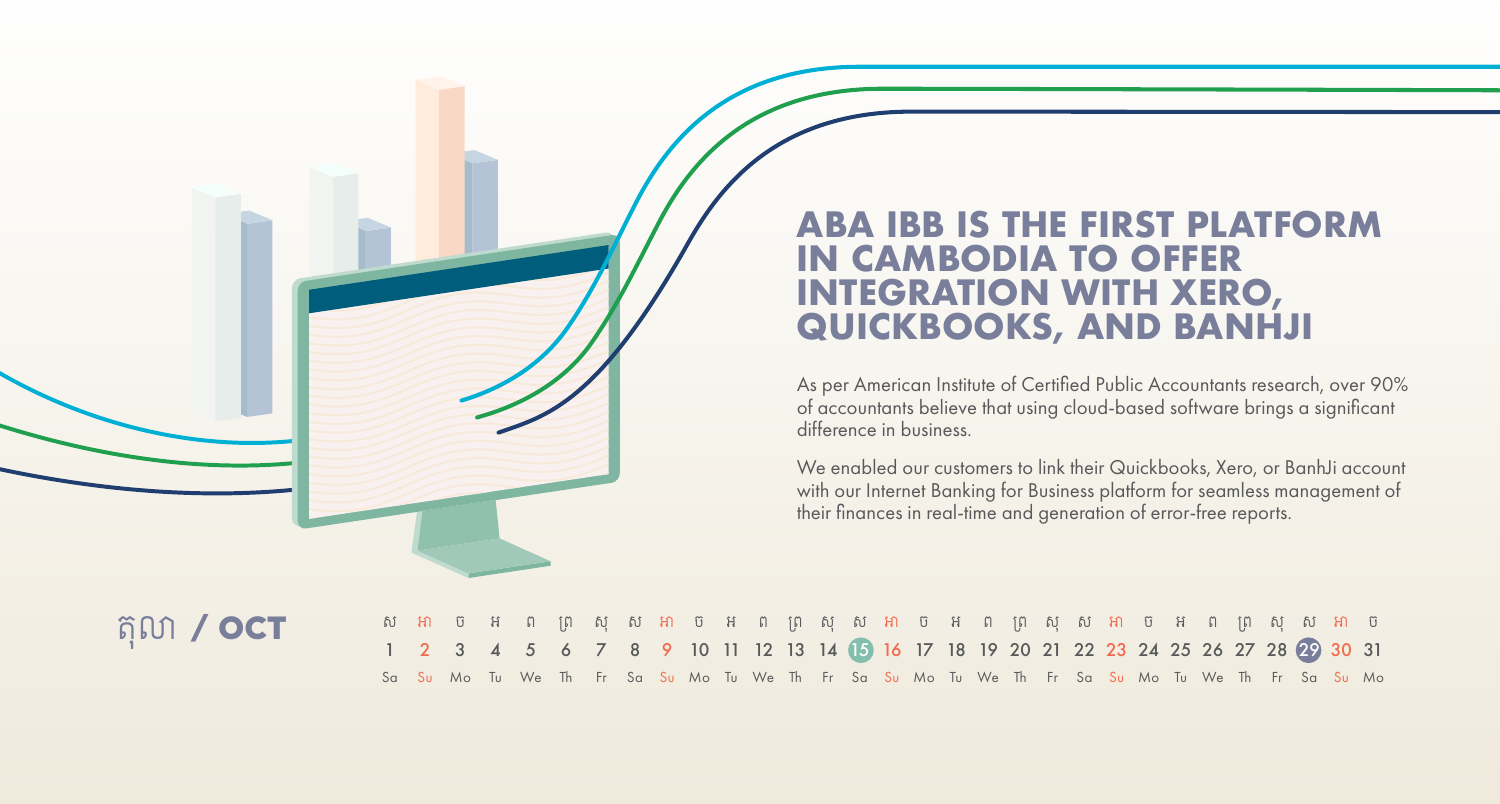## តុល / OCTOBER 2022

| ថ្ងៃចន្ទ<br>Monday                      | ថ្ងៃអង្គារ<br>Tuesday                   | ថ្ងៃពុធ<br>Wednesday | ថ្ងៃព្រហស្បតិ៍<br>Thursday | ថ្ងៃសុក្រ<br>Friday | ថ្ងៃសៅរ៍<br>Saturday | ថ្ងៃអាទិត្យ<br>Sunday |
|-----------------------------------------|-----------------------------------------|----------------------|----------------------------|---------------------|----------------------|-----------------------|
|                                         |                                         |                      |                            |                     | $\mathbf{1}$         | 2                     |
| 3<br>$\bigoplus$                        | $\overline{\mathcal{A}}$                | $\sqrt{5}$           | 6                          | $\overline{7}$      | $\, 8$               | 9                     |
| 10<br>$\bigoplus\limits_{i=1}^{\infty}$ | 11                                      | 12                   | 13                         | 14                  | 15                   | 16                    |
| 17                                      | 18<br>$\bigoplus\limits_{i=1}^{\infty}$ | 19                   | 20                         | 21                  | 22                   | 23                    |
| $24$ $\&$<br>31                         | 25                                      | 26                   | 27                         | 28                  | 29                   | 30                    |

15 ទិវាប្រារព្ធពិធីគោរពព្រះវិញ្ញាណក្ខន្ធ ព្រះករុណាព្រះបាទសម្តេចព្រះ នរោត្តម សីហនុ ព្រះបរមរតនកោដ្ឋ / Commemoration Day of King's Father Norodom Sihanouk

29 ព្រះរាជពិធីគ្រងព្រះបរមរាជសម្បត្តិរបស់ ព្រះករុណាព្រះបាទសម្តេចព្រះបរមនាថ នរោត្តម សីហមុនី ព្រះមហាក្សត្រ នៃព្រះរាជាណាចក្រកម្ពុជា / King Norodom Sihamoni's Coronation Day

#### កញ្/ September 2022

|                 | ប៊ អ ព ព្រ សុ ស អា          |                             |  |
|-----------------|-----------------------------|-----------------------------|--|
|                 | Mon Tue Wed Thu Fri Sat Sun |                             |  |
|                 |                             | $1 \quad 2 \quad 3 \quad 4$ |  |
| 5               | 6 7 8 9 10 11               |                             |  |
| 12              | 13 14 15 16 17 18           |                             |  |
|                 | 19 20 21 22 23 24 25        |                             |  |
| 26 <sup>2</sup> | 27 28 29                    | 30                          |  |

#### ច អ ព �ព សុ ស អ Mon Tue Wed Thu Fri Sat Sun វិច្ិក / November 2022 1 2 3 4 5 6 7 8 9 10 11 12 13 14 15 16 17 18 19 20 21 22 23 24 25 26 27 28 29 30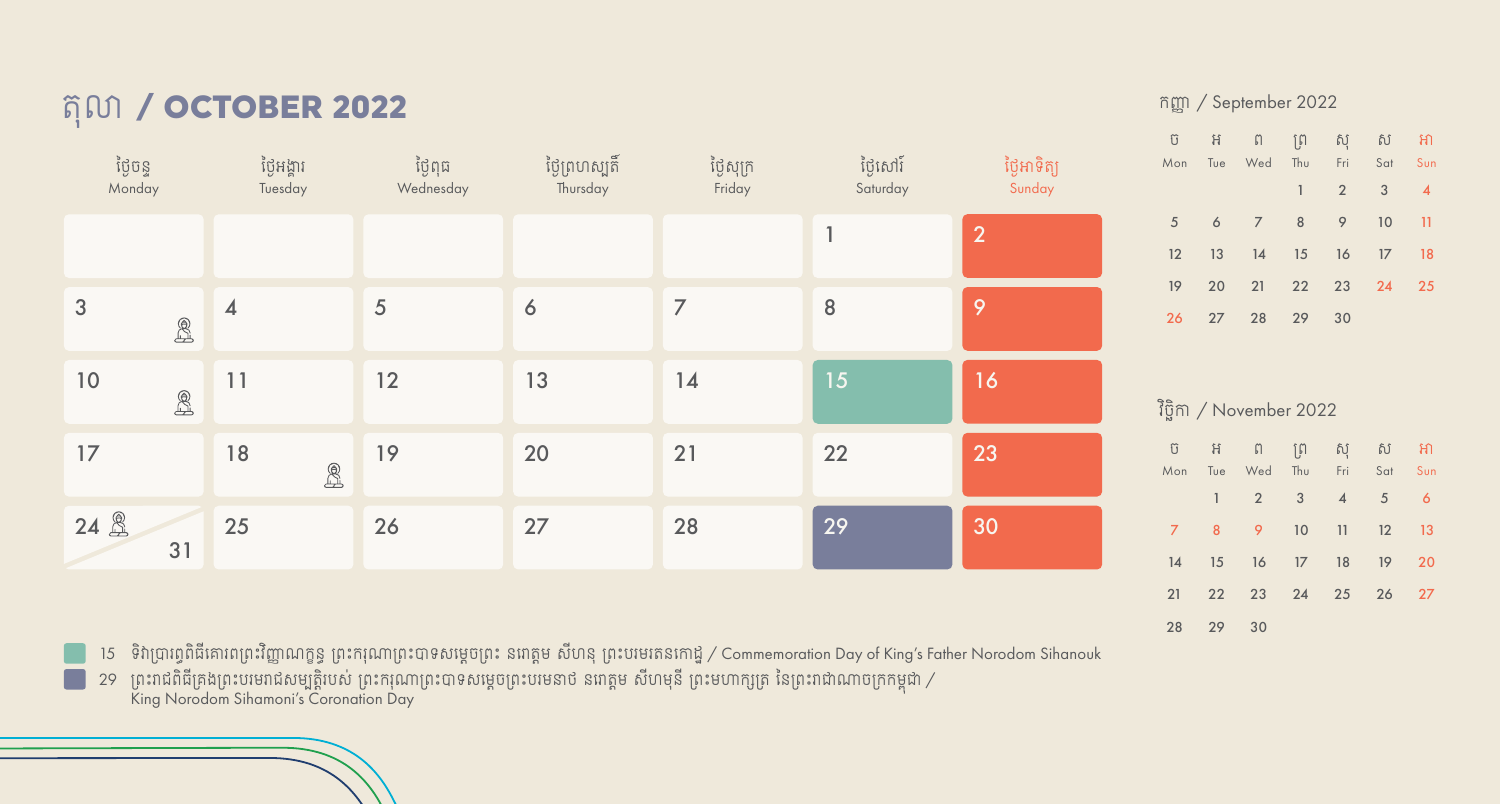

### **PAYWAY PROCESSED ABOUT 20% OF CAMBODIA'S ECOMMERCE SALES IN 2021**

The revenue in the ecommerce market is expected to reach \$236 million in 2021\*. And every fifth ecommerce transaction in the country was processed using PayWay!

PayWay is an online payment platform for ecommerce and social media sellers to accept international and local cashless payments instantly and hassle-free. Available as a platform for websites and as a standalone smartphone app, PayWay is advanced, convenient, and the present and future of ecommerce in Cambodia.

*\*www.statista.com*

## វិច្ិក / NOV

| ុ អ ព ព្រ សុ ស អា ច អ ព ព្រ សុ ស អា ច អ ព ព្រ សុ ស អា ប អ ព ព្រ សុ ស អា ច អ ព |                                                                                                   |  |  |  |  |  |  |  |  |  |  |  |  |  |  |
|-------------------------------------------------------------------------------|---------------------------------------------------------------------------------------------------|--|--|--|--|--|--|--|--|--|--|--|--|--|--|
|                                                                               | 1 2 3 4 5 6 7 8 9 10 11 12 13 14 15 16 17 18 19 20 21 22 23 24 25 26 27 28 29 30                  |  |  |  |  |  |  |  |  |  |  |  |  |  |  |
|                                                                               | Tu We The Fre Sa Su Mo Tu We The Fre Sa Su Mo Tu We The Fre Sa Su Mo Tu We The Fre Sa Su Mo Tu We |  |  |  |  |  |  |  |  |  |  |  |  |  |  |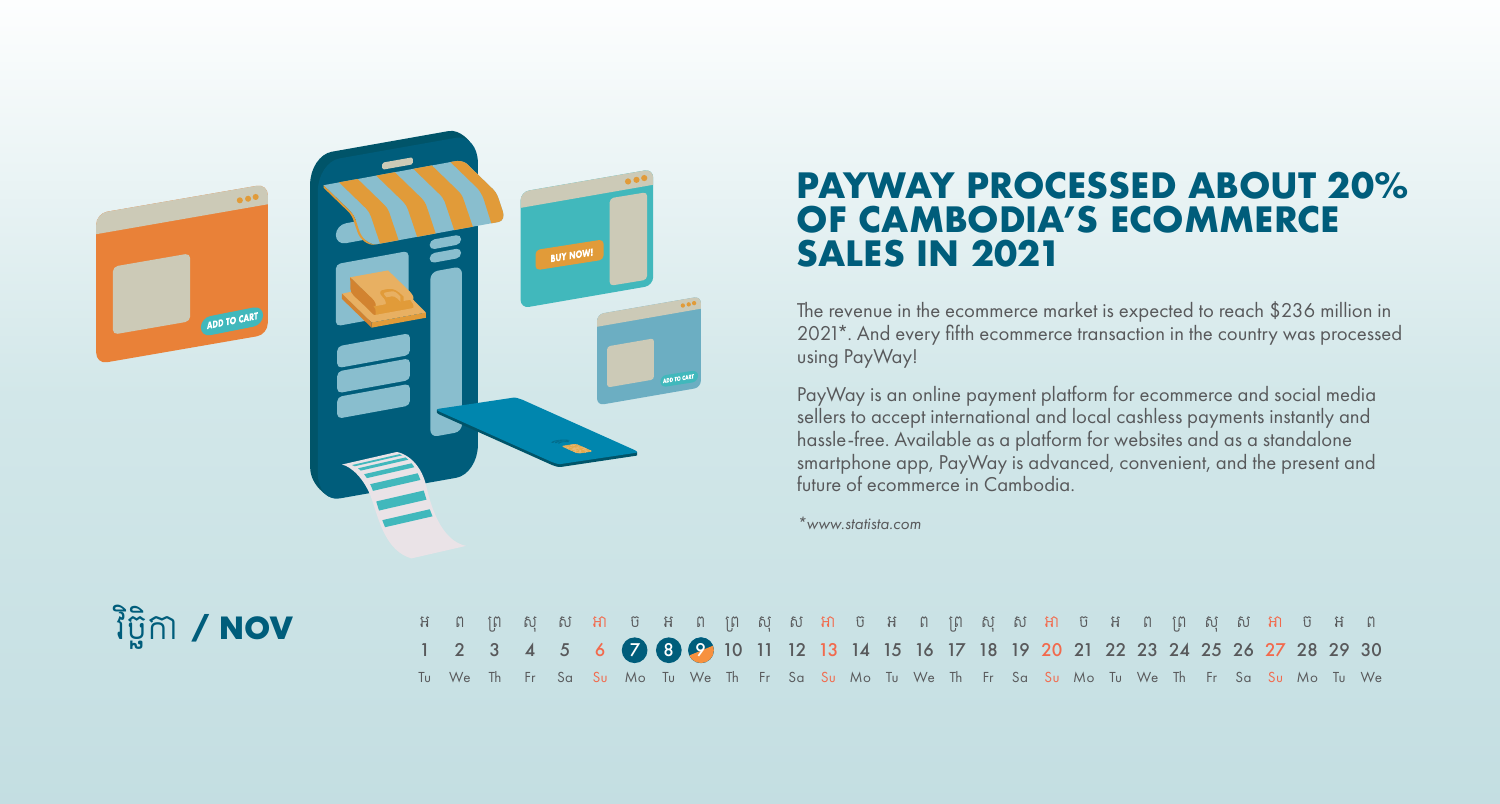

| ថ្ងៃចន្ទ<br>Monday | ថ្ងៃអង្គារ<br>Tuesday                        | ថ្ងៃពុធ<br>Wednesday                          | ថ្ងៃព្រហស្បតិ៍<br>Thursday | ថ្ងៃសុក្រ<br>Friday      | ថ្ងៃសៅរ៍<br>Saturday | ថ្ងៃអាទិត្យ<br>Sunday |
|--------------------|----------------------------------------------|-----------------------------------------------|----------------------------|--------------------------|----------------------|-----------------------|
|                    | 1<br>$\textcircled{\ensuremath{\mathbb{R}}}$ | $\overline{2}$                                | $\mathfrak{S}$             | $\overline{\mathcal{A}}$ | $\sqrt{5}$           | $\ddot{\mathbf{6}}$   |
| $\overline{7}$     | $\overline{8}$<br>$\mathbb{R}$               | 9                                             | 10                         | 11                       | 12                   | 13                    |
| 14                 | 15                                           | 16<br>$\textcircled{\ensuremath{\mathbb{R}}}$ | 17                         | $18$                     | 19                   | 20                    |
| 21                 | 22                                           | 23<br>$\textcircled{\ensuremath{\mathbb{R}}}$ | 24                         | 25                       | 26                   | 27                    |
| 28                 | 29                                           | 30                                            |                            |                          |                      |                       |

7-8-9  $\,$  ព្រះរាជពិធីបុណ្យអុំទូក បណ្តែតប្រទីប សំពះព្រះខែ និងអកអំបុក / Water Festival ពិធីបុណ្យឯករ ជ្យជ តិ/ Independence Day



#### តុល / October 2022

|                | ប អ ព ព្រ សុ ស អា           |  |              |                |
|----------------|-----------------------------|--|--------------|----------------|
|                | Mon Tue Wed Thu Fri Sat Sun |  |              |                |
|                |                             |  | $\mathbf{1}$ | $\overline{2}$ |
| 3 <sup>1</sup> | 4 5 6 7 8                   |  |              | 9              |
| 10             | 11 12 13 14 15 16           |  |              |                |
|                | 17 18 19 20 21 22           |  |              | 23             |
|                | 24  25  26  27  28  29      |  |              | 30             |
| 31             |                             |  |              |                |
|                |                             |  |              |                |
|                | ប៊្ន / December 2022        |  |              |                |
|                | ប អ ព ព្រ សុ ស អា           |  |              |                |

|  | 100 - 100 - 100 - 100 - 100 - 100 - 100 - 100 - 100 - 100 - 100 - 100 - 100 - 100 - 100 - 100 - 100 - 100 - 10 |                             |  |
|--|----------------------------------------------------------------------------------------------------------------|-----------------------------|--|
|  | Mon Tue Wed Thu Fri Sat Sun                                                                                    |                             |  |
|  |                                                                                                                | $1 \quad 2 \quad 3 \quad 4$ |  |
|  | 5 6 7 8 9 10 11                                                                                                |                             |  |
|  | 12  13  14  15  16  17  18                                                                                     |                             |  |
|  | 19 20 21 22 23 24 25                                                                                           |                             |  |
|  | 26 27 28 29 30 31                                                                                              |                             |  |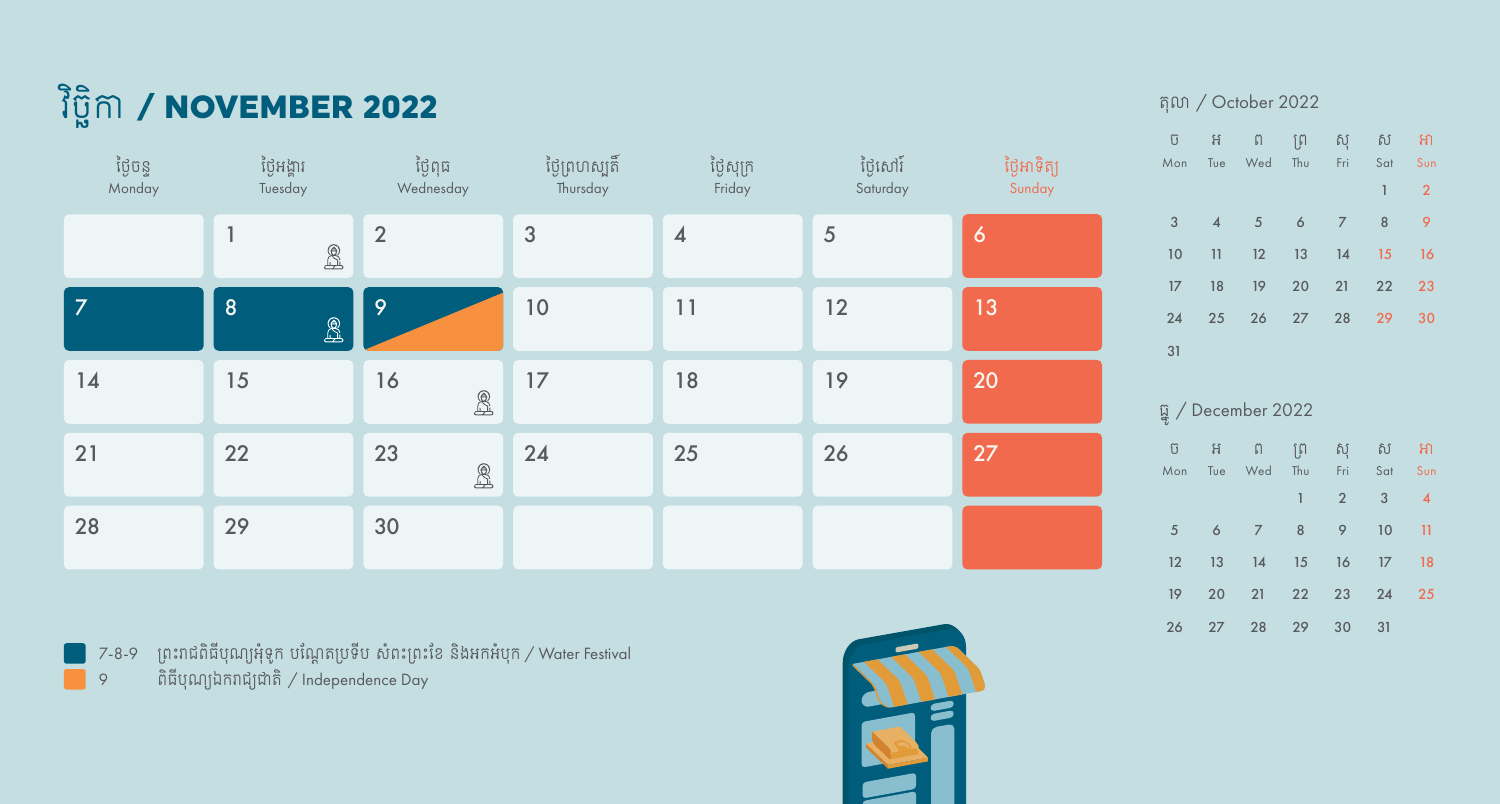

## **MORE THAN 80% OF LOCAL AND INTERNATIONAL MONEY TRANSFERS IN ABA BANK ARE MADE IN ABA MOBILE**

Easily send and receive money in ABA Mobile via SWIFT, MoneyGram, Ria, Visa Direct, Mastercard Send, UnionPay MoneyExpress, as well as Bakong and many other services at any time within Cambodia and across the globe.

Making a money transfer has never been easier. And you don't have to visit a bank branch for it anymore!



| ុព្រសុសអា ច អ ព ព្រ សុ ស អា ច អ ព ព្រ សុ ស អា ច អ ព ព្រ សុ ស អា ច អ ព ព្រ សុ ស               |  |  |  |  |  |  |  |  |  |  |  |  |  |  |  |
|----------------------------------------------------------------------------------------------|--|--|--|--|--|--|--|--|--|--|--|--|--|--|--|
| 1 2 3 4 5 6 7 8 9 10 11 12 13 14 15 16 17 18 19 20 21 22 23 24 25 26 27 28 29 30 31          |  |  |  |  |  |  |  |  |  |  |  |  |  |  |  |
| Th Fr Sa Su Mo Tu We Th Fr Sa Su Mo Tu We Th Fr Sa Su Mo Tu We Th Fr Sa Su Mo Tu We Th Fr Sa |  |  |  |  |  |  |  |  |  |  |  |  |  |  |  |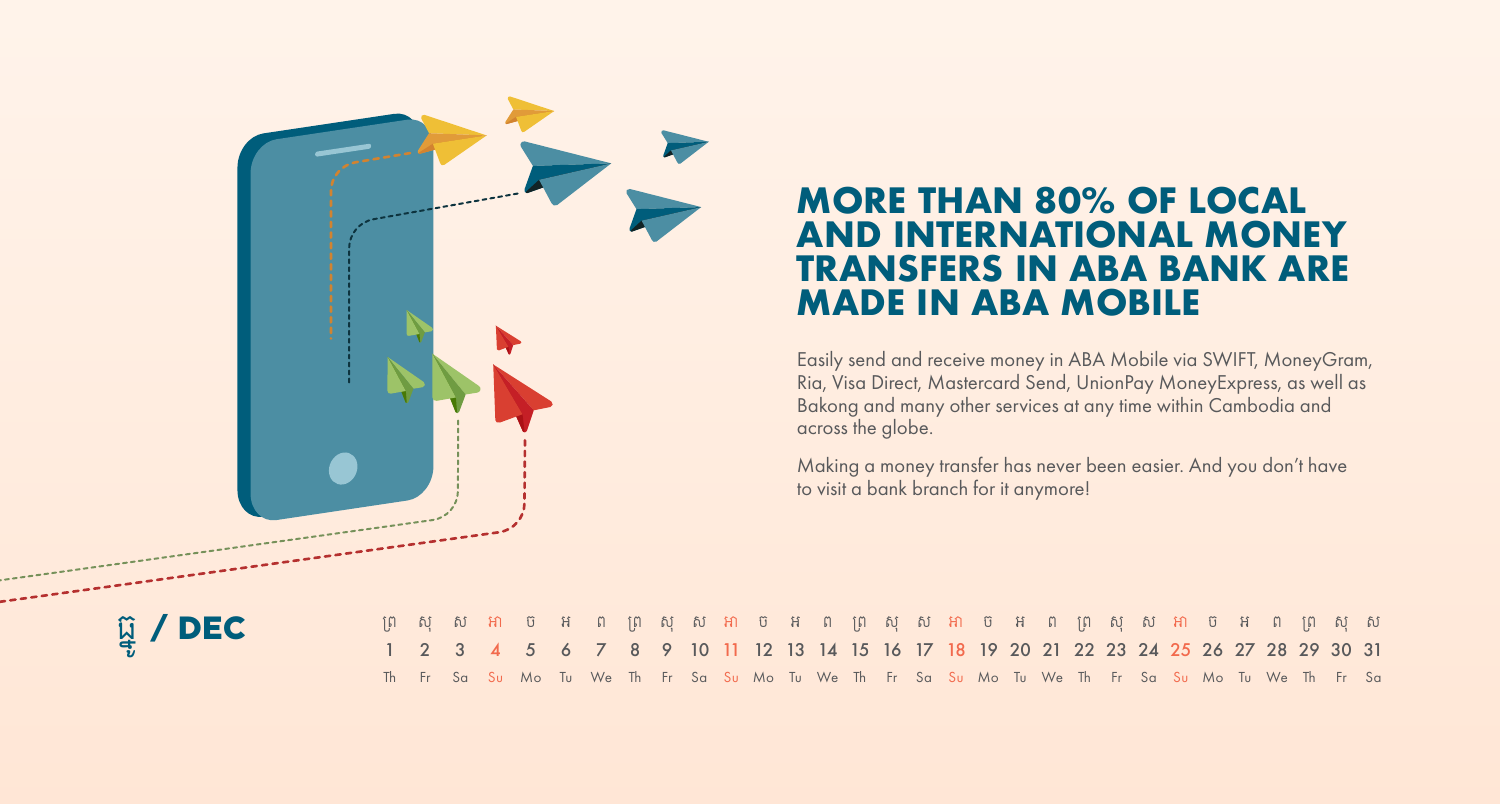# ធ្ូ/ DECEMBER 2022

| ថ្ងៃចន្ទ<br>Monday | ថ្ងៃអង្គារ<br>Tuesday | ថ្ងៃពុធ<br>Wednesday | ថ្ងៃព្រហស្បតិ៍<br>Thursday | ថ្ងៃសុក្រ<br>Friday                           | ថ្ងៃសៅរ៍<br>Saturday | ថ្ងៃអាទិត្យ<br>Sunday |
|--------------------|-----------------------|----------------------|----------------------------|-----------------------------------------------|----------------------|-----------------------|
|                    |                       |                      | $\bigcircled{3}$           | $\overline{2}$                                | $\mathfrak{3}$       | $\boldsymbol{4}$      |
| 5                  | $\boldsymbol{6}$      | $\overline{7}$       | $\, 8$<br>$\bigoplus$      | 9                                             | $10$                 | 11                    |
| 12                 | 13                    | 14                   | 15                         | 16<br>$\textcircled{\ensuremath{\mathbb{R}}}$ | 17                   | 18                    |
| 19                 | 20                    | 21                   | 22<br>$\bigotimes$         | 23                                            | 24                   | 25                    |
| 26                 | 27                    | 28                   | 29                         | 30<br>$\bigotimes$                            | 31                   |                       |



#### វិច្ិក / November 2022

|    |          | ប៊ អ ព ព្រ ស្ ស អា                               |  |  |
|----|----------|--------------------------------------------------|--|--|
|    |          | Mon Tue Wed Thu Fri Sat Sun                      |  |  |
|    |          | $1 \qquad 2 \qquad 3 \qquad 4 \qquad 5 \qquad 6$ |  |  |
|    |          | 7 8 9 10 11 12 13                                |  |  |
|    |          | 14   15   16   17   18   19   20                 |  |  |
| 21 |          | 22 23 24 25 26 27                                |  |  |
|    | 28 29 30 |                                                  |  |  |

|             |                         | មករា / January 2023         |       |                  |                |                |
|-------------|-------------------------|-----------------------------|-------|------------------|----------------|----------------|
|             |                         | $\tilde{U}$ $H$ $\tilde{U}$ | ្រក្រ | ិស្              |                | ស អា           |
|             |                         | Mon Tue Wed Thu Fri Sat Sun |       |                  |                |                |
|             |                         |                             |       |                  |                | 1              |
| $2^{\circ}$ | $\overline{\mathbf{3}}$ | 4 5 6 7                     |       |                  |                | 8 <sup>°</sup> |
| 9           | 10                      |                             |       | $11 \t 12 \t 13$ | $\frac{14}{2}$ | 15             |
| 16          | 17 <sup>7</sup>         |                             |       | 18 19 20 21      |                | 22             |
| 23          |                         | 24 25 26 27 28              |       |                  |                | 29             |

31